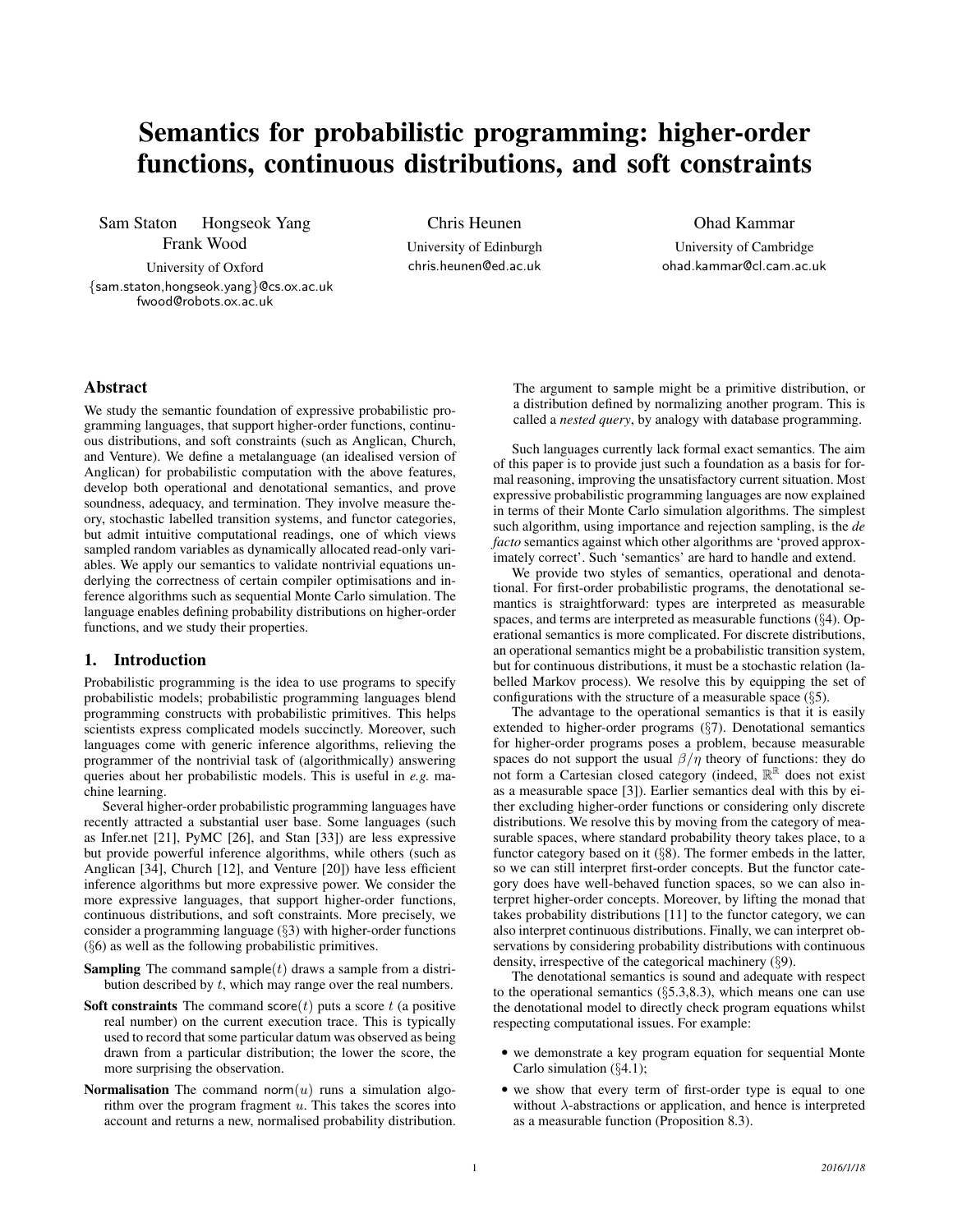# 2. Preliminaries

We recall basic definitions and facts of measure theory.

**Definition 2.1.** A  $\sigma$ -algebra on a set X is a family  $\Sigma$  of subsets of X, called *measurable (sub)sets*, which contains X and is closed under complements and countable unions. A *measurable space* is a set with a  $\sigma$ -algebra.

A *probability measure* or *probability distribution* on a measurable space  $(X, \Sigma)$  is a function  $p \colon \Sigma \to [0, 1]$  to the unit interval satisfying  $p(X) = 1$  and  $p(\bigcup_{i \in \mathbb{N}} U_i) = \sum_{i \in \mathbb{N}} p(U_i)$  for each sequence  $U_1, U_2, \ldots$  of disjoint measurable sets.

A first example is to make a set  $X$  into a measurable space by taking the full powerset of  $X$  as  $\Sigma$ , yielding a *discrete* measurable space. When X is countable, a probability distribution on  $(X, \Sigma)$ is entirely determined by its values on singleton sets, that is, by specifying a function  $p: X \to [0, 1]$  such that  $\sum_{x \in X} p(x) = 1$ .

A second example is to combine a collection of measurable spaces  $(X_i, \Sigma_i)_{i \in I}$  by *sum* or *product*. The underlying sets in this case are the disjoint union  $\sum_{i \in I} X_i$  and product  $\prod_{i \in I} X_i$  of sets. The measurable sets in the sum are  $\sum_{i \in I} U_i$  for  $U_i \in \Sigma_i$ . The  $\sigma$ algebra of the product is the smallest one containing all the subsets  $\prod_{i \in I} U_i$  where  $U_i \in \Sigma_i$  equals  $X_i$  but for a single index i.

For a third example, the real numbers form a measurable space  $(\mathbb{R}, \Sigma_{\mathbb{R}})$  under the smallest  $\sigma$ -algebra that contains the open intervals; the measurable sets are called *Borel* sets. Restricting to any measurable subset gives a new measurable space, such as the space  $\mathbb{R}_{\geq 0}$  of nonnegative reals and the unit interval [0, 1].

A fourth example is to make the set  $P(X)$  of all probability measures on a measurable space  $(X, \Sigma_X)$  into a measurable space, by letting  $\Sigma_{P(X)}$  be the smallest  $\sigma$ -algebra containing the sets  ${p \in P(X) \mid p(U) \in V}$  for all  $U \in \Sigma_X$  and  $V \in \Sigma_{[0,1]}$ .

**Definition 2.2.** Let  $(X, \Sigma_X)$ ,  $(Y, \Sigma_Y)$  be measurable spaces. A function  $f: X \to Y$  is *measurable* if  $f^{\text{-}1}(U) \in \Sigma$  for  $U \in \Sigma_Y$ .

We can *push forward* a measure along a measurable function: if  $p: \Sigma_X \to [0, 1]$  is a probability measure on  $(X, \Sigma_X)$  and  $f: X \to Y$  is a measurable function, then  $p(U) = p(f^{-1}(U))$ is a probability measure on  $(Y, \Sigma_Y)$ .

Definition 2.3. A *stochastic relation* between measurable spaces  $(X, \Sigma_X)$  and  $(Y, \Sigma_Y)$  is a function  $r: X \times \Sigma_Y \rightarrow [0, 1]$  such that  $r(x, -): \Sigma_Y \to [0, 1]$  is a probability distribution for all  $x \in X$ , and  $r(-, V): X \to [0, 1]$  is measurable for all  $V \in \Sigma_Y$ .

Giving a stochastic relation from  $(X, \Sigma_X)$  to  $(Y, \Sigma_Y)$  is equivalent to giving a measurable function  $(X, \Sigma_X) \to (P(Y), \Sigma_{P(Y)})$ . Stochastic relations  $r: X \times \Sigma_Y \to [0, 1]$  and  $s: Y \times \Sigma_Z \to [0, 1]$ compose associatively to  $(s \circ r): X \times \Sigma_Z \to [0, 1]$  via the formula

$$
(s \circ r)(x, W) = \int_Y s(y, W) r(x, dy).
$$

Finally, for a predicate  $\varphi$ , we use the indicator expression  $[\varphi]$  to denote 1 if  $\varphi$  holds, and 0 otherwise.

# 3. A first-order language

This section presents a first-order language for expressing Bayesian probabilistic models and study its properties. The language forms a first-order core of a higher-order extension in Section 6, and provides a simpler setting to illustrate key ideas. For example, the language includes infinitary type and term constructors, constant terms for all measurable functions between measurable spaces, and constructs for specifying Bayesian probabilistic models, namely, operations for sampling distributions, scoring samples, and normalizing distributions based on scores. This highly permissive and slightly unusual syntax is not meant to be a useful programming language

itself. Rather, its purpose is to serve as a semantic metalanguage to which a practical programming language compiles, and to provide a common mathematical setting for studying high-level constructs for probabilistic computation.

#### *Types* The language has types

$$
\mathbb{A}, \mathbb{B} \ ::= \ \mathbb{R} \mid \mathsf{P}(\mathbb{A}) \mid 1 \mid \mathbb{A} \times \mathbb{B} \mid \sum_{i \in I} \mathbb{A}_i
$$

where  $I$  ranges over countable sets. A type  $A$  stands for a measurable space  $\mathbb{A}$ . For example,  $\mathbb R$  denotes the measurable space of reals,  $P(A)$  is the space of probability measures on A, and 1 is the (discrete) measurable space on the singleton set. The other type constructors correspond to products and sums of measurable spaces. Notice that countable sums are allowed, enabling us to express usual ground types in programming languages via standard encoding. For instance, the type for booleans is  $1 + 1$ , and that for natural numbers  $\sum_{i\in\mathbb{N}}1$ .

*Terms* We distinguish typing judgements:  $\Gamma \vdash d : A$  for deterministic terms, and  $\Gamma \vdash_{\mathsf{p}} t: \mathbb{A}$  for probabilistic terms (see also e.g. [19, 25, 29]). In both,  $\mathbb A$  is a type, and  $\Gamma$  is a list of variable/type pairs. Variables stand for deterministic terms, making the following substitution rule derivable:

$$
\frac{\Gamma, x \colon \mathbb{A} \models u \colon \mathbb{B} \quad \Gamma \models t \colon \mathbb{A} \quad (\mathsf{z} \in \{\mathsf{d},\mathsf{p}\})}{\Gamma \models u[t/x] \colon \mathbb{B}}
$$

Intuitively, probabilistic terms  $\Gamma \vdash_{\overline{p}} t: A$  express computations with effects from two different sources: during evaluation,  $t$  may sample a value from a probability distribution, or it may update a variable storing the current *score*, a nonnegative real number expressing to what extent sampled values (from a prior distribution) are compatible with observed data. Evaluating deterministic terms  $\Gamma \vdash_{d} t: \mathbb{A}$ , on the other hand, does not generate such effects.

Formally, a context  $\Gamma = (x_1 : \mathbb{A}_1, \dots, x_n : \mathbb{A}_n)$  means a measurable space  $\llbracket \Gamma \rrbracket \stackrel{\text{def}}{=} \prod_{i=1}^n \llbracket \mathbb{A}_i \rrbracket$ . Both deterministic terms  $\Gamma \vdash t'$ . t: A and probabilistic terms  $\Gamma \vdash_{\mathsf{p}} t'$ : A denote measurable functions from  $[\![ \Gamma ]\!]$ , but they have different codomains. The former has codomain  $\mathbb{A}$ , whereas the latter has codomain  $P(\mathbb{R}_{\geq 0} \times \mathbb{A})$ . Elements of  $\overline{P}(\mathbb{R}_{\geq 0} \times \|\mathbb{A}\|)$  are probability distributions on pairs  $(r, a) \in \mathbb{R}_{\geq 0} \times [\![\bar{A}]\!]$ , where a is the value obtained through various probabilistic choices, and  $r$  the corresponding score.

*Sums and products* The language includes variables, and constructors and destructors for sum and product types.

$$
\frac{\Gamma \vdash_d t : \mathbb{A}_i}{\Gamma, x : \mathbb{A}, \Gamma' \vdash_d x : \mathbb{A}} \qquad \frac{\Gamma \vdash_d t : \mathbb{A}_i}{\Gamma \vdash_d (i, t) : \sum_{i \in I} \mathbb{A}_i}
$$
\n
$$
\frac{\Gamma \vdash_d t : \sum_{i \in I} \mathbb{A}_i \quad (\Gamma, x : \mathbb{A}_i \vdash_{\mathbb{Z}} u_i : \mathbb{B})_{i \in I}}{\Gamma \vdash_d \text{ case } t \text{ of } \{(i, x) \Rightarrow u_i\}_{i \in I} : \mathbb{B}} \quad (z \in \{d, p\})
$$

$$
\frac{\Gamma \nvert_{\mathsf{d}} \nvert t_j : \mathbb{A}_j \text{ for all } j \in \{0, 1\}}{\Gamma \nvert_{\mathsf{d}} \nvert (t_0, t_1) : \mathbb{A}_0 \times \mathbb{A}_1} \qquad \frac{\Gamma \nvert_{\mathsf{d}} \nvert t : \mathbb{A}_0 \times \mathbb{A}_1}{\Gamma \nvert_{\mathsf{d}} \nvert t_j : \mathbb{A}_j}
$$

In the rules for sums,  $I$  may be infinite. In the last rule,  $j$  is 0 or 1. We use some standard syntactic sugar, such as false and true for the injections in the type bool  $= 1 + 1$ , and if for case in that instance.

*Sequencing* We include the standard constructs (e.g. [19, 22]).

$$
\frac{\Gamma \not\vdash_d t \colon \mathbb{A}}{\Gamma \not\vdash_{\mathsf{P}} \mathsf{return}(t) \colon \mathbb{A}} \qquad \qquad \frac{\Gamma \not\vdash_{\mathsf{P}} t \colon \mathbb{A} \quad \Gamma, x \colon \mathbb{A} \not\vdash_{\mathsf{P}} u \colon \mathbb{B}}{\Gamma \not\vdash_{\mathsf{P}} \mathsf{let} \ x = t \ \mathsf{in} \ u \colon \mathbb{B}}
$$

*Language-specific constructs* The language has constant terms for all measurable functions.

$$
\frac{\Gamma \downharpoonright_{\text{d}} t : \mathbb{A}}{\Gamma \downharpoonright_{\text{d}} f(t) : \mathbb{B}} \ (f \colon \llbracket \mathbb{A} \rrbracket \to \llbracket \mathbb{B} \rrbracket \ \text{measurable}) \tag{1}
$$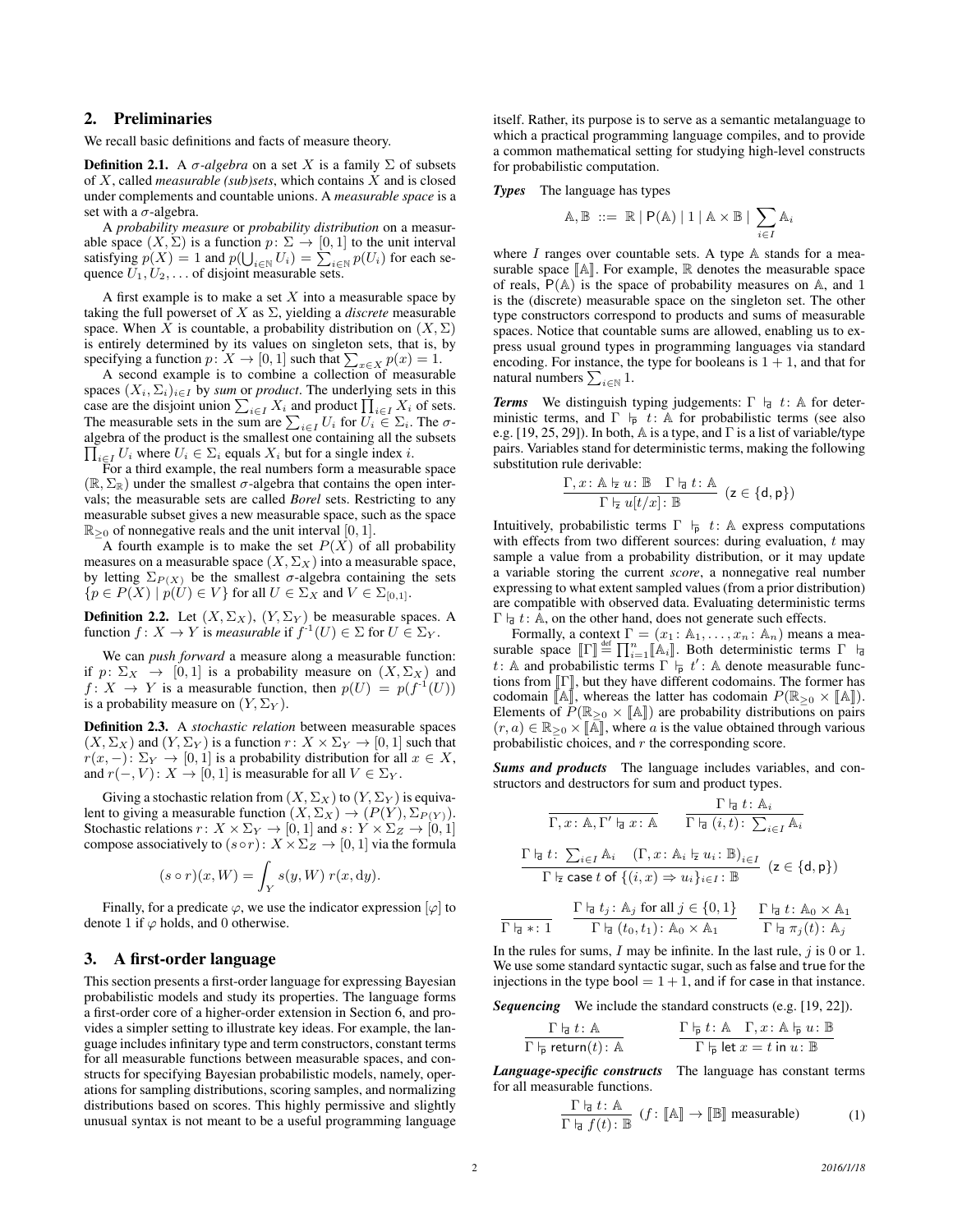In particular, all the usual distributions are in the language, including the Dirac distribution  $dirac(x)$  concentrated on outcome x, the Gaussian distribution  $gauss(\mu, \sigma)$  with mean  $\mu$  and standard deviation  $\sigma$ , the Bernoulli distribution  $bern(p)$  with success probability p, the exponential distribution  $exp(r)$  with rate r, and the Beta distribution  $beta(\alpha, \beta)$  with parameters  $\alpha, \beta$ <sup>1</sup> For example, from the measurable functions  $42.0: 1 \rightarrow \mathbb{R}, e^{(-)}: \mathbb{R} \rightarrow \mathbb{R}$ ,  $gauss: \mathbb{R} \times \mathbb{R} \to P(\mathbb{R})$  and  $\lt: \mathbb{R} \times \mathbb{R} \to 1 + 1$  we can derive:

$$
\frac{\Gamma \nmid_{\vec{\mathsf{d}}} t : \mathbb{R}}{\Gamma \nmid_{\vec{\mathsf{d}}} 42.0 : \mathbb{R}} \qquad \frac{\Gamma \nmid_{\vec{\mathsf{d}}} t : \mathbb{R}}{\Gamma \nmid_{\vec{\mathsf{d}}} e^t : \mathbb{R}}
$$
\n
$$
\frac{\Gamma \nmid_{\vec{\mathsf{d}}} \mu : \mathbb{R} \quad \Gamma \nmid_{\vec{\mathsf{d}}} \sigma : \mathbb{R}}{\Gamma \nmid_{\vec{\mathsf{d}}} t : \mathbb{R} \quad \Gamma \nmid_{\vec{\mathsf{d}}} t : \mathbb{R} \quad \Gamma \nmid_{\vec{\mathsf{d}}} u : \mathbb{R}}}{\Gamma \nmid_{\vec{\mathsf{d}}} t < u : \text{bool}}
$$

The following terms form the core of our language.

$$
\frac{\Gamma \not\vdash_{\mathsf{d}} t \colon \mathsf{P}(\mathbb{A})}{\Gamma \not\vdash_{\mathsf{p}} \mathsf{sample}(t) \colon \mathbb{A}} \qquad \qquad \frac{\Gamma \not\vdash_{\mathsf{d}} t \colon \mathbb{R}}{\Gamma \not\vdash_{\mathsf{p}} \mathsf{score}(t) \colon 1}
$$

The first term samples a value from a distribution  $t$ , and the second updates the score variable v using  $t$ : if  $t$  is nonnegative, the term computes the multiplication  $t \cdot v$  and stores the result in the variable; if  $t$  is negative, it stores  $0.0$  instead. Since both of these terms express effects, they are typed under  $\frac{1}{p}$  instead of  $\frac{1}{d}$ . The argument  $t$  in score $(t)$  is usually the density of a probability distribution at an observed data point. For instance, in the example

$$
\mathsf{score}(density\_gauss(2.0, (\mu, \sigma)))
$$

the observed datum is 2.0, the term computes the density of the normal distribution at this datum, and multiplies it to the score variable. The result of this multiplication grows as  $\mu$  approaches 2.0. Thus the term scores an evaluation up to the term itself higher when the probabilistic choices of evaluation make  $\sigma$  closer to 2.0.

*Normalization* Two representative tasks of Bayesian inference are to calculate the so-called *posterior distribution* and *model evidence*. Let us illustrate these tasks.

let 
$$
x = \text{sample}(bern(0.25))
$$
 in  
let  $y = \text{if } x$  then score(5.0) else score(2.0) in  
return $(x)$ 

Evaluation of this term generates two samples:  $(5.0, true)$  and (2.0, false), with probabilities 0.25 and 0.75. Calculating the posterior distribution means normalizing the distribution of these sampled booleans according to their scores, giving a new distribution on bool that assigns  $(0.25 \cdot 5.0)/(0.25 \cdot 5.0 + 0.75 \cdot 2.0) \approx 0.45$  to true and  $(0.75 \cdot 2.0)/(0.25 \cdot 5.0 + 0.75 \cdot 2.0) \approx 0.55$  to false. Calculating the model evidence just averages scores according to the original probabilities:  $(0.25 \cdot 5.0 + 0.75 \cdot 2.0) = 2.75$ . Intuitively, scores express that the sample  $x = \text{true}$  matches an observation better, and change the probability of  $x =$  true from 0.25 to 0.45.

The language includes a term norm $(t)$  denoting the results of these posterior and model evidence calculations. This term converts a probabilistic term  $t$  into a deterministic value, which is its normalized distribution together with the model evidence. The conversion might fail because the model evidence can be zero or infinite, which is notified by norm $(t)$  by raising an appropriate error.

$$
\frac{\Gamma \models_\mathrm{P} t \colon \mathbb{A}}{\Gamma \models_\mathrm{I} \mathrm{norm}(t) \colon \mathbb{R} \times \mathrm{P}(\mathbb{A}) + 1 + 1}
$$

This construct is being trialled in probabilistic programming languages (such as Anglican). Our first-order language and semantics give a clear formal meaning, enabling mathematical investigation.

# 4. Denotational semantics

This section discusses the natural denotational semantics of the first-order language. As described, types A and contexts Γ are interpreted as measurable spaces  $\llbracket A \rrbracket$  and  $\llbracket \Gamma \rrbracket$ , whereas for terms:

- Deterministic terms  $\Gamma \vdash_{d} t: A$  are interpreted as measurable functions  $[\![t]\!] \colon [\![\Gamma]\!] \to [\![\mathbb{A}]\!] ,$  providing a result for each valuation of the context.
- Probabilistic terms  $\Gamma \vdash p t: A$  are interpreted as measurable functions  $[[t]] : [[\Gamma]] \to P(\mathbb{R}_{\geq 0} \times [\![ \mathbb{A} ]\!])$ , providing a probability measure on (score,result) pairs for each valuation of the context.

The basic idea can be traced back a long way (*e.g.* [17]) but our treatment of score and norm appear to be novel.

*Sums and products* The interpretation of deterministic terms follows the usual pattern of the internal language of a distributive category (*e.g.* [27]). For instance,  $[\Gamma, x : \mathbb{A}, \Gamma' \models x : \mathbb{A}](\gamma, a, \gamma') \stackrel{\text{def}}{=} a$ ,<br>and  $[\Gamma \vdash f(t) : \mathbb{A}](\gamma) \stackrel{\text{def}}{=} f(\mathbb{H}](\gamma))$  for measurable  $f : \mathbb{A} \vdash \gamma$ .  $[\mathbb{R}]$ and  $\llbracket \Gamma \rvert_{\overline{d}} f(t)$ :  $\mathbb{A} \rrbracket(\gamma) \stackrel{\text{def}}{=} f(\llbracket t \rrbracket(\gamma))$  for measurable  $\overline{f}$ :  $\llbracket \mathbb{A} \rrbracket \to \llbracket \mathbb{B} \rrbracket$ .<br>This interpretation is actually the same as the usual set theoretic This interpretation is actually the same as the usual set-theoretic semantics of the calculus, as one can show by induction that the induced functions  $\llbracket \Gamma \rrbracket \rightarrow \llbracket A \rrbracket$  are measurable.

*Sequencing* For probabilistic terms, we proceed as follows.

$$
\llbracket \mathsf{return}(t) \rrbracket(\gamma)(U) \stackrel{\text{def}}{=} \llbracket (1, \llbracket t \rrbracket(\gamma)) \in U \rrbracket,
$$

and  $\left[\left[\det x = t \text{ in } u\right](\gamma)(V)\right]$  is

$$
\int_{\mathbb{R}_{\geq 0}\times\mathbb{A}\mathbb{A}} \left( [\![u]\!](\gamma, x) \big( \{(s, b) \mid (rs, b) \in V \} \big) \right) [\![t]\!](\gamma)(\mathrm{d}(r, x)).
$$

As we will explain shortly, these interpretations come from treating  $P(\mathbb{R}_{\geq 0} \times (-))$  as a commutative monad, which essentially means the following program equations hold.

$$
[\text{let } x = \text{return}(x) \text{ in } u] = [\![u]\!] \qquad [\text{let } x = t \text{ in return}(x)] = [\![t]\!]
$$

$$
[\text{let } y = (\text{let } x = t \text{ in } u) \text{ in } v] = [\text{let } x = t \text{ in } \text{let } y = u \text{ in } v]
$$

$$
[\mathsf{let}\,x = t\,\mathsf{in}\,\mathsf{let}\,y = u\,\mathsf{in}\,(x,y)]\!]=[\mathsf{let}\,y = u\,\mathsf{in}\,\mathsf{let}\,x = t\,\mathsf{in}\,(x,y)]\!]
$$

The last equation justifies a useful program optimisation technique [34, §5.5].

*Language-specific constructs* We use the monad:

$$
\begin{aligned} \n\text{[sample}(t) \mathbb{I}(\gamma)(U) &\stackrel{\text{def}}{=} \n\mathbb{I} \mathbb{I}(\gamma)(\{a \mid (1, a) \in U\}) \\ \n\text{[score}(t) \mathbb{I}(\gamma)(U) &\stackrel{\text{def}}{=} \n\mathbb{I} \left( \mathbb{I} \mathbb{I}(\gamma), * \right) \in U \n\end{aligned}
$$

Here are some program equations to illustrate the semantics so far.

$$
[\text{score}(7.0); \text{score}(6.1)] = [\text{score}(42.7)]
$$
\n
$$
\begin{aligned}\n\text{let } x &= \text{sample}(gauss(0.0, 1.0)) \\
\text{in return}(x > 0.0) \\
\text{let } x &= \text{sample}(gauss(0.0, 1.0)) \\
\text{in return}(x > x)\n\end{aligned}\n\begin{aligned}\n\text{[score(42.7)]} \\
\text{[sample}(bern(0.5))] \\
\text{in return}(x > 0.\n\end{aligned}
$$

*Normalisation* Interpret norm $(t)$  by the natural transformation

$$
\iota_X \colon P(\mathbb{R}_{\geq 0} \times X) \to (\mathbb{R} \times P(X)) + 1 + 1 \tag{2}
$$

that computes posterior distribution and model evidence by normalisation and summation. More precisely,  $i_X(p)$  is

$$
\begin{cases}\n(1,*) & \text{if } e = 0 \\
(2,*) & \text{if } e = \infty \\
\left(0, \left(e, \lambda U. \frac{1}{e} \int_{\mathbb{R}_{\geq 0} \times X} r \cdot [x \in U] p(\mathbf{d}(r, x))\right)\right) & \text{otherwise}\n\end{cases}
$$
\nwhere  $e \stackrel{\text{def}}{=} \int_{\mathbb{R}_{\geq 0} \times X} r p(\mathbf{d}(r, x))$ , and  $[\text{norm}(t)](\gamma) \stackrel{\text{def}}{=} \iota([\![t]\!](\gamma))$ .

Here are some examples:

$$
[\text{norm}(\text{score}(0.0))] = (1, *)
$$

s

s

 $1$  The normal distribution is defined for positive standard deviations, but our typing rule also uses the case  $\sigma \leq 0$ . We make the ad-hoc yet safe choice  $gauss(\mu, \sigma) = gauss(0.0, 1.0)$ , and assume such extensions throughout.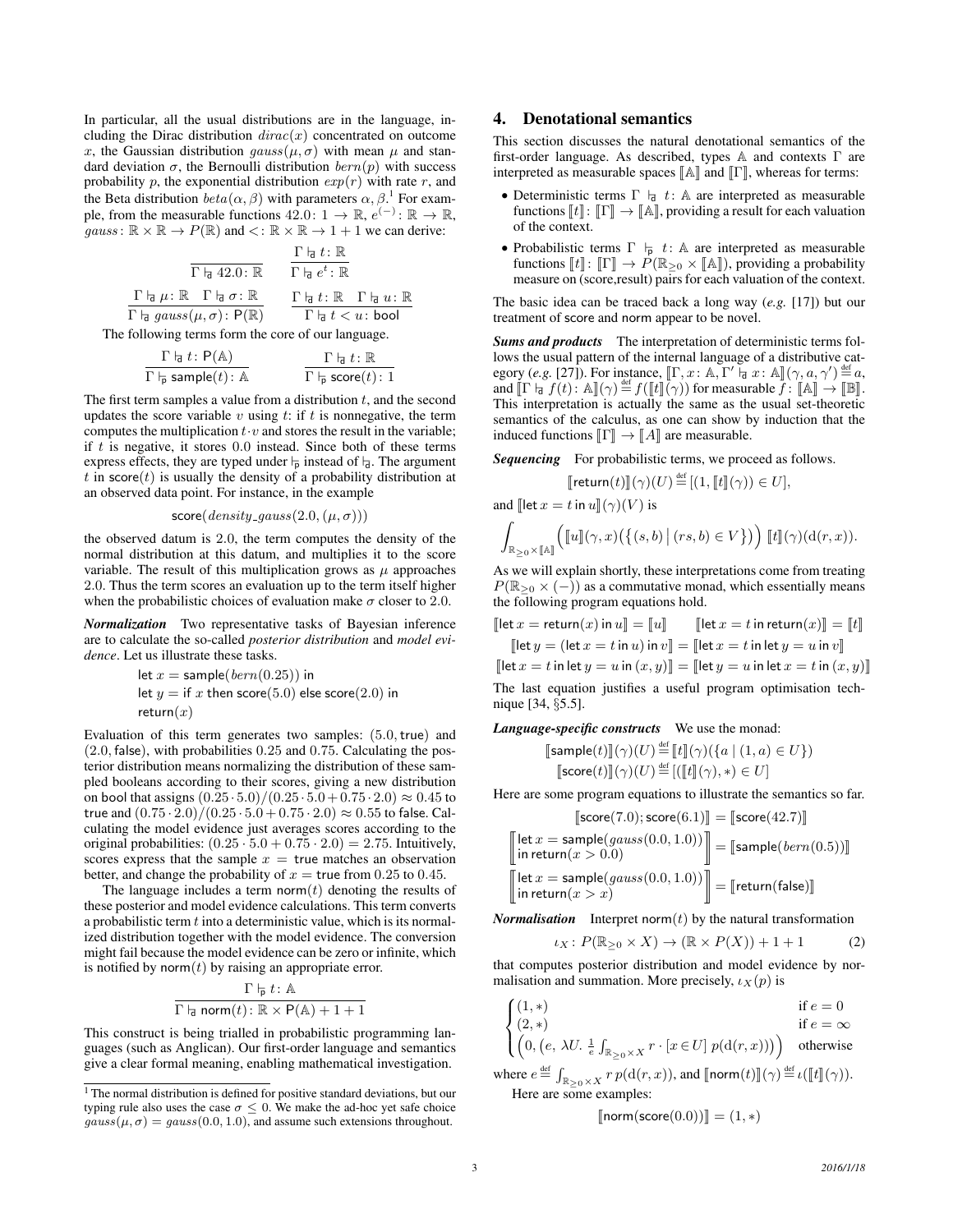$$
\begin{array}{c}\n\left[\text{norm}(\text{score}(42.0); \text{return}(7.0))\right] = \left(0, (42.0, \text{dirac}(7.0))\right) \\
\text{norm}\left(\text{let } x = \text{sample}(\text{bern}(0.5))\right) \\
\text{in}\left(\text{if } x \text{ then } \text{score}(7.0)\right) \\
\text{else } \text{score}(3.0))\right) \\
\text{return}(x)\n\end{array}\n\bigg| = \left(0, (5.0, \text{bern}(0.7))\right) \\
\text{return}\left(\text{let } x = \text{sample}(\text{exp}(1.0))\right) \\
\text{norm}\left(\text{let } x = \text{sample}(\text{exp}(1.0))\right) \\
\text{in } \text{score}(e^x)\n\end{array}\n\bigg| = \left(2, *\right) \\
\text{norm}\left(\text{let } x = \text{sample}(\text{beta}(1, 3))\right) \\
\text{in } \text{score}(x); \text{return}(x)\n\bigg) = \begin{bmatrix}\n\text{norm}\left(\text{norm}\left(\text{length}(1, 3)\right), \text{norm}\left(\text{length}(1, 3)\right), \text{norm}\left(\text{length}(1, 3)\right), \text{norm}\left(\text{length}(1, 3)\right), \text{norm}\left(\text{length}(1, 3)\right), \text{norm}\left(\text{length}(1, 3)\right), \text{norm}\left(\text{length}(1, 3)\right), \text{norm}\left(\text{width}(1, 3)\right)\n\end{bmatrix}
$$

In the third equation, a score of either 7.0 or 3.0 is assigned depending on the outcome of a fair coin toss. The model evidence is  $5.0 = (0.5 \cdot 7.0) + (0.5 \cdot 3.0)$ , and the normalised distribution, taking the scores into account, is  $bern(\frac{0.5 \cdot 7.0}{5.0})$ . The fourth equation shows how infinite model evidence errors can arise when working with infinite distributions. In the last equation, the parameter x of score $(x)$  represents the probability of true under  $bern(x)$ . The equation expresses the so called conjugate-prior relationship between Beta and Bernoulli distributions, which has been used to optimise probabilistic programs [35].

*Monads* The interpretation of let and return arise from the fact that  $P(\mathbb{R}_{\geq 0} \times (-))$  is a commutative monad on the category of measurable spaces and measurable functions (see also [6, §2.3.1]). Recall that a commutative monad  $(T, \eta, \mu, \sigma)$  in general comprises an endofunctor T together with natural transformations  $\eta_X : X \to Y$  $T(X), \mu_X : T(T(X)) \to T(X), \sigma_{X,Y} : T(X) \times Y \to T(X \times Y)$ satisfying some laws [16]. Using this structure we interpret return and let, for  $\Gamma \vdash_{p} t: A$ , following Moggi [22]:

$$
\begin{aligned}\n\left[\Gamma \vdash_{\mathsf{P}} \mathsf{return}(t) \colon \mathbb{A} \right](\gamma) &\stackrel{\text{def}}{=} \eta_{\llbracket \mathbb{A} \rrbracket} \left( \llbracket t \rrbracket(\gamma) \right) \\
\left[\Gamma \vdash_{\mathsf{P}} \mathsf{let} \, x = t \, \mathsf{in} \, u \colon \mathbb{B} \rrbracket(\gamma) \stackrel{\text{def}}{=} \mu_{\llbracket \mathbb{B} \rrbracket} \left( T(\llbracket u \rrbracket) \left( \sigma_{\llbracket \Gamma \rrbracket, \llbracket \mathbb{A} \rrbracket}(\gamma, \llbracket t \rrbracket(\gamma)) \right) \right)\n\end{aligned}
$$

Concretely, we make  $P(\mathbb{R}_{\geq 0} \times (-))$  into a monad by combining the standard commutative monad structure [11] on  $P$  and the commutative monoid ( $\mathbb{R}_{\geq 0}, \cdot, 1$ ) with the monoid monad transformer.

#### 4.1 Sequential Monte Carlo simulation

The program equations above justify some simple program transformations. For a more sophisticated one, consider *sequential Monte Carlo simulation* [7]. A key idea of its application to probabilistic programs is: 'Whenever there is a score, it is good to renormalise and resample'. This increases efficiency by avoiding too many program executions with low scores [24, Algorithm 1].

The denotational semantics justifies the soundness of this transformation. For a term with top-level score, *i.e.* a term of the form  $(\text{let } x = t \text{ in } (\text{score}(u); v))$  where u and v may have x free:

<sup>J</sup>norm(let <sup>x</sup> <sup>=</sup> <sup>t</sup>in (score(u); <sup>v</sup>))<sup>K</sup> <sup>=</sup> <sup>J</sup>norm(case (norm(let <sup>x</sup> <sup>=</sup> <sup>t</sup>in score(u))) of <sup>1</sup> (0,(e, d)) ⇒ score(e); let x = sample(d)in v 2 | (1, ∗) ⇒ score(0);return(w) 3 <sup>|</sup> (2, <sup>∗</sup>) <sup>⇒</sup> score(∞);return(w))<sup>K</sup> <sup>4</sup>

Let us explain the right hand side. Line 1 renormalises the program after the score, and in non-exceptional execution returns the model evidence  $e$  and a new normalised distribution  $d$ . Line 2 immediately records the evidence e as a score, and then resamples d, using the resampled value in the continuation  $v$ . Lines 3 and 4 propagate the errors of 0 or  $\infty$  evidence: w is a deterministic term of the right type, and score( $\infty$ ) is a term that causes an infinite evidence error when normalised; which terms are chosen does not matter.

# 5. Operational semantics

This section develops operational semantics for the first-order language. There are several reasons to consider this, even though the denotational semantics is arguably straightforward. First, extension to higher-order functions is easier in operational semantics than in denotational semantics. Second, operational semantics conveys computational intuitions that are obscured in the denotational semantics. We expect these computational intuitions to play an important role in studying approximate techniques for performing posterior inference, such as sequential Monte Carlo, in the future.

Sampling probability distributions complicates operational semantics. Sampling from a discrete distribution can immediately affect control flow. For example, in the term

let  $x =$ sample $(bern(0.5))$  in if  $x$  then return $(1.1)$  else return $(8.0)$ 

the conditional depends on the result of sampling the Bernoulli distribution. The result is 1.1 with probability 0.5 (*cf.* [5, §2.3]).

Sampling a distribution on  $\mathbb R$  cannot affect control flow, but does introduce another complication. Informally, there is a transition

$$
\mathsf{sample}(gauss(0.0, 1.0)) \longrightarrow \mathsf{return}(r)
$$

for every real  $r$ , but any single transition has zero probability. We can assign non-zero probabilities to sets of transitions; informally:

$$
\Pr\Big(\textsf{sample}(gauss(0.0, 1.0)) \longrightarrow \{\textsf{return}(r) \mid r \le 0\}\Big) = 0.5.
$$

To make this precise we need a  $\sigma$ -algebra on the set of terms, which can be done using *configurations* rather than individual terms. A configuration is a *closure* (*cf.* [13, §3]): a pair  $\langle t, \gamma \rangle$  of a term t with free variables and a context  $\gamma$  giving values for those variables as elements of a measurable space.

Sampling a distribution p on  $\mathbb{R} + \mathbb{R}$  exhibits both complications:

let 
$$
x = \text{sample}(p)
$$
 in case  $x$  of  $(0, r) \Rightarrow \text{return}(r + 1.0)$   
 $|(1, r) \Rightarrow \text{return}(r - 1.0)$  (3)

The control flow in the case distinction depends on which summand is sampled, but there is potentially a continuous distribution over the return values. We handle this by instantiating the choice of summand in the syntax, but keeping the value of the summand in the closure, so that expression (3) can make a step to the closure

$$
\langle \text{ let } x = \text{return}(0, y) \text{ in } , y \mapsto 42.0 \rangle.
$$
  
\n
$$
\text{case } x \text{ of } (0, r) \Rightarrow \text{return}(r + 1.0)
$$
  
\n
$$
|(1, r) \Rightarrow \text{return}(r - 1.0)
$$

A type is *indecomposable* if it has the form  $\mathbb{R}$  or  $P(\mathbb{A})$ , and a context Γ is *canonical* if it only involves indecomposable types.

*Configurations* Let  $z \in \{d, p\}$ . A z-configuration of type  $A$  is a triple  $\langle \Gamma, t, \gamma \rangle$  comprising a canonical context Γ, a derivable term  $\Gamma \vdash z t: \mathbb{A}$ , and an element  $\gamma$  of the measurable space  $\llbracket \Gamma \rrbracket$ . We identify contexts that merely rename variables, such as

$$
\langle (x: \mathbb{R}, y: \mathsf{P}(\mathbb{R})), f(x, y), (x \mapsto 42.0, y \mapsto gauss(0.0, 1.0)) \rangle
$$
  

$$
\approx \langle (u: \mathbb{R}, v: \mathsf{P}(\mathbb{R})), f(u, v), (u \mapsto 42.0, v \mapsto gauss(0.0, 1.0)) \rangle.
$$

We call d-configurations *deterministic configurations*, and p-configurations *probabilistic configurations*; they differ only in typing. We will abbreviate configurations to  $\langle t, \gamma \rangle$  when the context  $\Gamma$  is obvious. Each configuration has a unique type, because the language does not include any structural typing rules.

*Values* v in a canonical context Γ are well-typed deterministic terms of the form

$$
v, w ::= x_i | * | (v, w) | (i, v) \tag{4}
$$

where  $x_i$  is a variable in Γ. Similarly, a probabilistic term t in context  $\Gamma$  is called *probabilistic value* or *p-value* if  $t \equiv \text{return}(v_0)$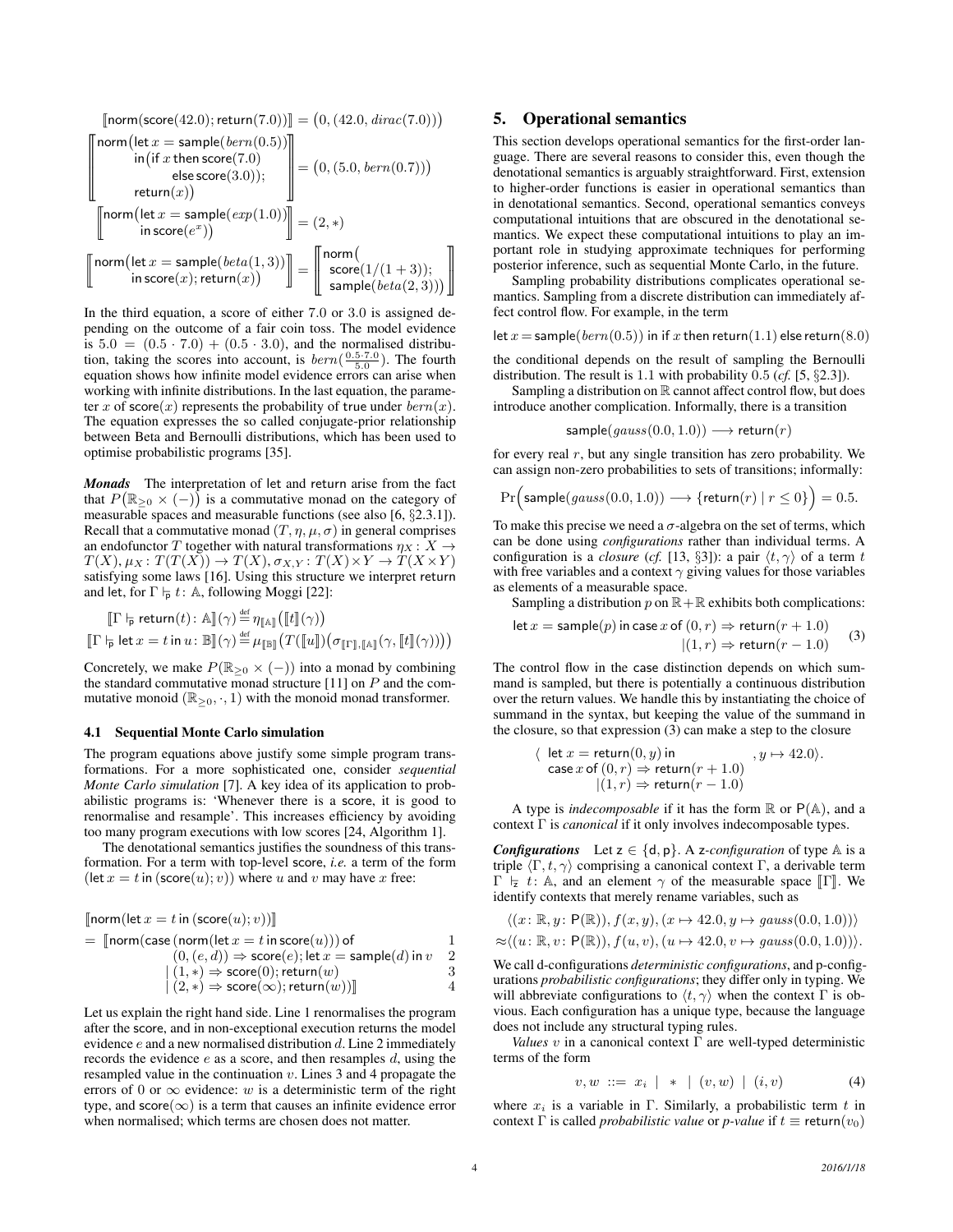for some value  $v_0$ . Remember from Section 3 that the denotational semantics of values is simple and straightforward.

Write  $Con_{d}(\mathbb{A})$  and  $Con_{p}(\mathbb{A})$  for the sets of deterministic and probabilistic configurations of type A, and make them into measurable spaces by declaring  $U \subseteq \text{Con}_{z}(\mathbb{A})$  to be measurable if the set  $\{\gamma \in \llbracket \Gamma \rrbracket | \langle t, \gamma \rangle \in U\}$  is measurable for all judgements  $\Gamma \models t : \mathbb{A}.$ 

$$
Con_z(\mathbb{A}) = \sum_{\substack{(\Gamma,t) \\ \Gamma \text{ canonical,} \\ \Gamma \vdash z \ t \ \colon \mathbb{A}}} [\![\Gamma]\!]
$$
 (5)

Further partition  $Con_{z}(\mathbb{A})$  into  $Con_{z}(\mathbb{A})$  and  $Con_{z}(\mathbb{A})$ based on whether a term in a configuration is a value or not:

 $ConV_{d}(\mathbb{A}) = \{ \langle \Gamma, t, \gamma \rangle \in Con_{d}(\mathbb{A}) \mid t \text{ is a value} \}$  $ConN_d(\mathbb{A}) = \{ \langle \Gamma, t, \gamma \rangle \in Con_d(\mathbb{A}) \mid t \text{ is not a value} \}$  $ConV_{p}(\mathbb{A}) = \{ \langle \Gamma, t, \gamma \rangle \in Con_{p}(\mathbb{A}) \mid t \text{ is a } p\text{-value} \}$  $ConN_{p}(\mathbb{A}) = \{ \langle \Gamma, t, \gamma \rangle \in Con_{p}(\mathbb{A}) \mid t \text{ is not a } p\text{-value} \}$ 

Particularly well-behaved values are the *ordered values*  $\Gamma \vdash a v : A$ , whose variables appear exactly once, in the same order as in Γ.

Lemma 5.1. *Consider a canonical context* Γ*, a type* A*, an ordered value*  $\Gamma$   $\vdash_{d}$   $v:$  A, and the induced measurable function

$$
[\![v]\!]: [\![\Gamma]\!] \to [\![\mathbb{A}]\!].
$$

*The collection of all such functions for given* A *is countable, and forms a coproduct diagram.*

*Proof.* By induction on the structure of types. The key fact is that every type is a sum of products of indecomposable ones, because the category of measurable spaces is distributive, *i.e.* the canonical map  $\sum_{i \in I} (A \times B_i) \rightarrow A \times \sum_{i \in I} B_i$  is an isomorphism.  $\Box$ 

For example,  $A = (\mathbb{R} \times \text{bool}) + (\mathbb{R} \times \mathbb{R})$  has 3 ordered values, first  $(x: \mathbb{R} \nmid_{d} (0, (x,\text{true}))$ : A), second  $(x: \mathbb{R} \nmid_{d} (0, (x,\text{false}))$ : A), and third  $(x: \mathbb{R}, y: \mathbb{R} \mid \mathfrak{q} (1,(x, y)): \mathbb{A})$ , inducing a canonical measurable isomorphism  $\mathbb{R} + \mathbb{R} + \mathbb{R} \times \mathbb{R} \cong [\![ \mathbb{A} ]\!]$ .

*Evaluation contexts* We distinguish three kinds of *evaluation contexts*:  $C[-]$  is a context for a deterministic term with a hole for deterministic terms;  $\mathcal{D}[-]$  and  $\mathcal{E}[-]$  are contexts for probabilistic terms, the former with a hole for probabilistic terms, the latter with a hole for probabilistic terms.

$$
\mathcal{C}[-] ::= (-) | \pi_j \mathcal{C}[-] | (\mathcal{C}[-], t) | (v, \mathcal{C}[-]) | (i, \mathcal{C}[-])
$$
\n
$$
| \cose \mathcal{C}[-] \text{ of } \{(i, x) \Rightarrow t_i\}_{i \in I} | f(\mathcal{C}[-])
$$
\n
$$
\mathcal{D}[-] ::= (-) | \text{let } x = \mathcal{D}[-] \text{ in } t \tag{6}
$$
\n
$$
\mathcal{E}[-] ::= \mathcal{D}[\text{return}[-]] | \mathcal{D}[\text{sample}[-]] | \mathcal{D}[\text{score}[-]]
$$
\n
$$
| \case \mathcal{D}[-] \text{ of } \{(i, x) \Rightarrow t_i\}_{i \in I}
$$

where  $t$ ,  $t_i$  are general terms and  $v$  is a value.

#### 5.1 Reduction

Using the tools developed so far, we will define a measurable function for describing the reduction of d-configurations, and a stochastic relation for describing that of p-configurations:

$$
\begin{aligned} &\longrightarrow\,:\; {\rm ConN}_d({\mathbb {A}}) \to {\rm Con}_d({\mathbb {A}}),\\ &\longrightarrow\,:\; {\rm ConN}_p({\mathbb {A}}) \times \Sigma_{{\mathbb {R}}_{\geq 0} \times {\rm Con}_p({\mathbb {A}})} \to [0,1], \end{aligned}
$$

parameterised by a family of measurable functions

$$
\nu_{\mathbb{A}}\;:\;{\rm Con}_{p}(\mathbb{A})\to\big(\mathbb{R}_{\geq0}\times P([\![\mathbb{A}]\!])\big)+1+1\qquad \quad (7)
$$

indexed by types A.

*Reduction of deterministic terms* Define a type-indexed family of relations  $\longrightarrow \subseteq \text{ConN}_d(\mathbb{A}) \times \text{Con}_d(\mathbb{A})$  as the least one that is closed under the following rules.

$$
\langle \Gamma, \pi_j(v_0, v_1), \gamma \rangle \longrightarrow \langle \Gamma, v_j, \gamma \rangle
$$

 $\langle \Gamma, \mathsf{case}\,(i',v) \text{ of }\{(i,x) \Rightarrow t_i\}_{i \in I}, \gamma \rangle \longrightarrow \langle \Gamma, t_{i'}[v/x], \gamma \rangle$ 

$$
\langle \Gamma, f(w), \gamma \rangle \longrightarrow \langle (\Gamma, \Gamma'), v, (\gamma, \gamma') \rangle
$$
  
(w a value  $\wedge \Gamma' \vdash_{\mathbf{d}} v : \mathbb{A}$  an ordered value  $\wedge f([\![w]\!](\gamma)) = [\![v]\!](\gamma'))$ 

$$
\langle \Gamma, \text{norm}(t), \gamma \rangle \longrightarrow \langle (\Gamma, x: \mathbb{R}, y: \mathsf{P}(\mathbb{B})), (0, (x, y)), \gamma[x \mapsto r, y \mapsto p] \rangle (\mathbb{A} = \mathsf{P}(\mathbb{B}) \land \nu_{\mathbb{B}}(\langle \Gamma, t, \gamma \rangle) = (0, (r, p)) \land x, y \notin dom(\Gamma))
$$

$$
\langle \Gamma, \text{norm}(t), \gamma \rangle \longrightarrow \langle \Gamma, (i, *), \gamma \rangle
$$
  

$$
(\mathbb{A} = \mathsf{P}(\mathbb{B}) \land \nu_{\mathbb{B}}(\langle \Gamma, t, \gamma \rangle) = (i, *), i \in \{1, 2\})
$$

$$
\frac{\langle \Gamma, t, \gamma \rangle \longrightarrow \langle \Gamma', t', \gamma' \rangle}{\langle \Gamma, C[t], \gamma \rangle \longrightarrow \langle \Gamma', C[t'], \gamma' \rangle} \qquad (C[-] \text{ is not } (-))
$$

The rule for  $f(w)$  keeps the original context Γ and the closure  $\gamma$ because they might be used in the continuation, even though they are not used in  $v$ . The rules obey the following invariant.

**Lemma 5.2.** If 
$$
\langle \Gamma, t, \gamma \rangle \longrightarrow \langle \Gamma', t', \gamma' \rangle
$$
, then  $\Gamma' = (\Gamma, \Gamma'')$  and  $\gamma' = (\gamma, \gamma'')$  for some  $\Gamma''$  and  $\gamma'' \in [\![\Gamma]\!]''$ .

*Proof.* By induction on the structure of derivations.  $\Box$ 

This lemma allows us to confirm that our specification of a relation  $\rightarrow \subseteq \text{ConN}_{d}(\mathbb{A}) \times \text{Con}_{d}(\mathbb{A})$  is well-formed ('type preservation').

Proposition 5.3. *The induced relation is a measurable function.*

*Proof.* There are three things to show: that the relation is entire ('progress'); that the relation is single-valued ('determinacy'); and that the induced function is measurable. All three are shown by induction on the structure of terms. The case of application of measurable functions crucially uses Lemma 5.1.  $\Box$ 

*Reduction of probabilistic terms* Next, we define the stochastic relation → for probabilistic terms, combining two standard approaches: for indecomposable types, which are uncountable, use labelled Markov processes, *i.e.* give a distribution on the measurable set of resulting configurations; for decomposable types (sums, products *etc.*), probabilistic branching is discrete and so a transition system labelled by probabilities suffices.

**Proposition 5.4.** *Let*  $(X_i)_{i \in I}$  *be an indexed family of measurable spaces. Suppose we are given:*

- *a function*  $q: I \to [0,1]$  *such that*  $\sum_{i \in I} q(i) = 1$  *that is only nonzero on a countable subset*  $I_0 \subseteq I$ *;*
- *a probability measure*  $q_i$  *on*  $X_i$  *for each*  $i \in I_0$ *.*

This determines a probability measure  $p$  on  $\sum_{i\in I} X_i$  by

$$
p(U) = \sum_{i \in I} q(i) q_i (\{a \mid (i, a) \in U\})
$$

for U a measurable subset of  $\sum_{i\in I}X_i$ ,

We will use three other entities to define the desired stochastic relation  $\longrightarrow$  : ConN<sub>p</sub>(A)  $\times \Sigma_{\mathbb{R}_{\geq 0}\times \operatorname{Con}_{p}(\mathbb{A})} \to [0,1].$ 

- 1. A countably supported probability distribution on the set  $\{(\Gamma, t) \mid \Gamma \models p \ t : \mathbb{A}\}$  for each  $C \in \text{ConN}_p(\mathbb{A})$ . We write  $Pr(C \longrightarrow (\Gamma, t))$  for the probability of  $(\Gamma, t)$ .
- 2. A probability measure on the space  $\llbracket \Gamma \rrbracket$  for each  $C \in \text{ConN}_p(\mathbb{A})$ and  $(\Gamma, t)$  with  $Pr(C \longrightarrow (\Gamma, t)) \neq 0$ . Write  $Pr(C \longrightarrow_{\Gamma, t} U)$ for the probability of a measurable subset  $U \subseteq \mathbb{F}$ .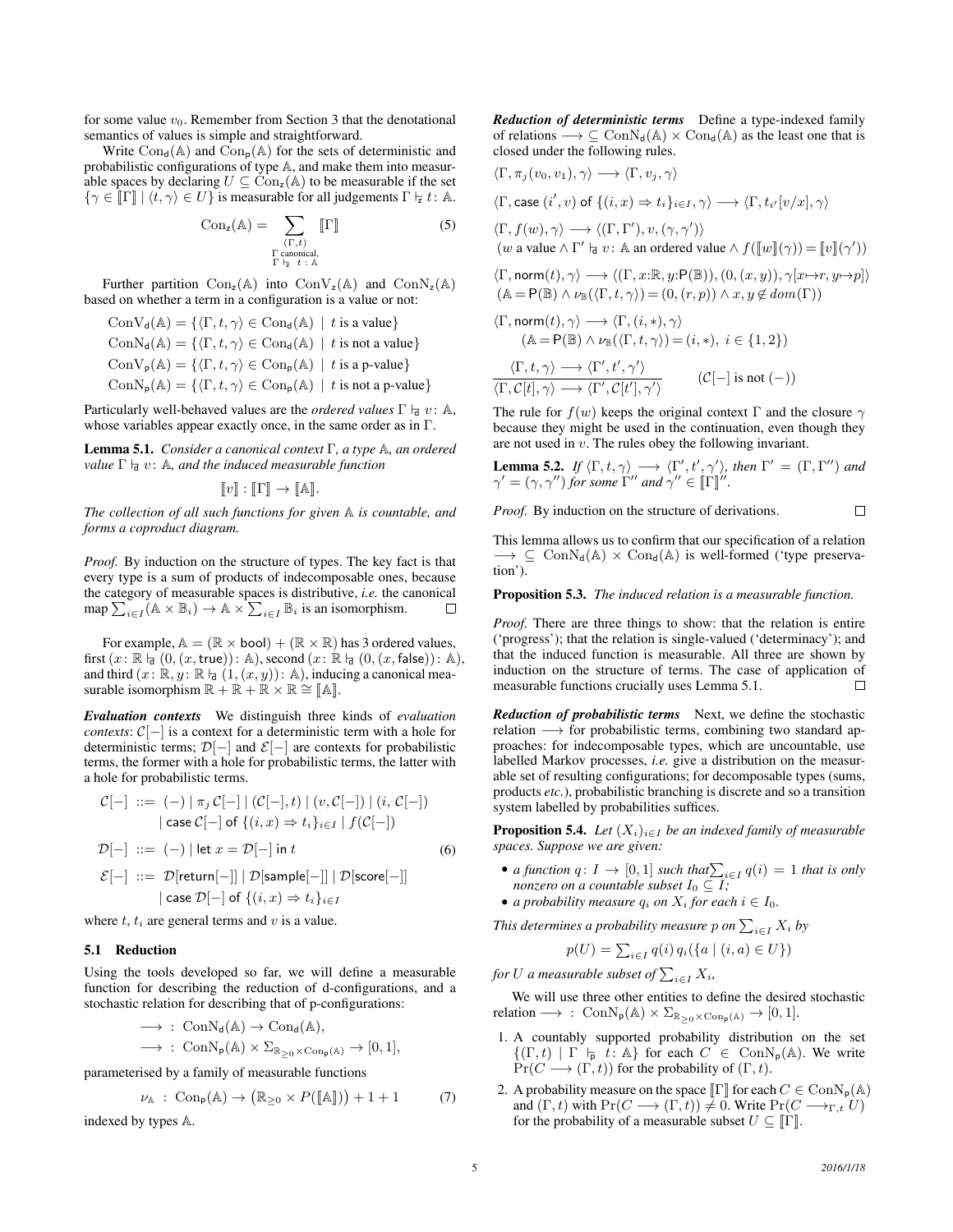$$
\Pr(\langle \Gamma, \mathcal{E}[t], \gamma \rangle \longrightarrow (\Gamma', \mathcal{E}[t']) \stackrel{\text{def}}{=} [\langle \Gamma, t, \gamma \rangle \longrightarrow \langle \Gamma', t', \gamma' \rangle]
$$
\n
$$
\Pr(\langle \Gamma, \mathcal{D}[t], \gamma \rangle \longrightarrow (\Gamma', \mathcal{D}[t']) \stackrel{\text{def}}{=} \Pr(\langle \Gamma, t, \gamma \rangle \longrightarrow (\Gamma', t'))
$$
\n
$$
\Pr(\langle \Gamma, \text{let } x = \text{return}(v) \text{ in } t, \gamma \rangle \longrightarrow (\Gamma, t[v/x])) \stackrel{\text{def}}{=} 1
$$
\n
$$
\Pr(\langle \Gamma, \text{case } (j, v) \text{ of } \{(i, x) \Rightarrow t_i\}_{i \in I}, \gamma \rangle \longrightarrow (\Gamma, t_j[v/x])) \stackrel{\text{def}}{=} 1
$$
\n
$$
\Pr(\langle \Gamma, \text{score}(v), \gamma \rangle \longrightarrow (\Gamma, \text{return}(*))) \stackrel{\text{def}}{=} 1
$$
\n
$$
\Pr(\langle \Gamma, \text{sample}(v), \gamma \rangle \longrightarrow ((\Gamma, \Gamma'), \text{return}(v')))
$$

$$
\stackrel{\text{def}}{=} \begin{cases} \llbracket v \rrbracket(\gamma) (\{\llbracket v' \rrbracket(\gamma') \mid \gamma' \in \llbracket \Gamma' \rrbracket \}) & \text{if } \Gamma' \models v' : \mathbb{A} \text{ ordered} \\ 0 & \text{otherwise} \end{cases}
$$

$$
\Pr(\langle \Gamma, \mathcal{E}[t], \gamma \rangle \longrightarrow_{(\Gamma', \mathcal{E}[t'])} U)
$$
\n
$$
\stackrel{\text{def}}{=} [\langle \Gamma, t, \gamma \rangle \longrightarrow \langle \Gamma', t', \gamma' \rangle \land \gamma' \in U]
$$
\n
$$
\Pr(\langle \Gamma, \mathcal{D}[t], \gamma \rangle \longrightarrow_{(\Gamma', \mathcal{D}[t'])} U) \stackrel{\text{def}}{=} \Pr(\langle \Gamma, t, \gamma \rangle \longrightarrow_{(\Gamma', t')} U)
$$
\n
$$
\Pr(\langle \Gamma, \text{let } x = \text{return}(v) \text{ in } t, \gamma \rangle \longrightarrow_{(\Gamma, t[v/x])} U) \stackrel{\text{def}}{=} [\gamma \in U]
$$
\n
$$
\Pr(\langle \Gamma, \text{case } (j, v) \text{ of } \{(i, x) \Rightarrow t_i\}_{i \in I}, \gamma \rangle \longrightarrow_{\Gamma, t_j[v/x]} U) \stackrel{\text{def}}{=} [\gamma \in U]
$$
\n
$$
\Pr(\langle \Gamma, \text{score}(v), \gamma \rangle \longrightarrow_{(\Gamma, \text{return}(*))} U) \stackrel{\text{def}}{=} [\gamma \in U]
$$
\n
$$
\Pr(\langle \Gamma, \text{sample}(v), \gamma \rangle \longrightarrow_{((\Gamma, \Gamma'), \text{return}(v'))} U)
$$
\n
$$
\stackrel{\text{def}}{=} \frac{[v] (\gamma) (\{[v']] (\gamma') \mid \gamma' \in [[\Gamma']] \land (\gamma, \gamma') \in U\})}{[v] (\gamma) (\{[v']] (\gamma') \mid \gamma' \in [\Gamma']\})}
$$
\n
$$
\text{Sc}(\langle \Gamma, \mathcal{E}[t], \gamma \rangle) \stackrel{\text{def}}{=} 1 \qquad \text{Sc}(\langle \Gamma, \mathcal{D}[t], \gamma \rangle) \stackrel{\text{def}}{=} \text{Sc}(\langle \Gamma, t, \gamma \rangle)
$$
\n
$$
\text{Sc}(\langle \Gamma, \text{score}(v), \gamma \rangle) \stackrel{\text{def}}{=} [v] (\gamma) \quad \text{Sc}(\langle \Gamma, \text{sample}(v), \gamma \rangle) \stackrel{\text{def}}{=} 1
$$
\n
$$
\text{Sc}(\langle \Gamma, \text{let } x = \text{return}(v) \text{ in } t, \gamma \rangle) \stackrel{\text{def}}{=} 1
$$
\n
$$
\text{Sc}(\langle \
$$

Figure 1. Entities used to define reduction of probabilistic terms

3. A measurable function Sc: Con $N_p(A) \rightarrow \mathbb{R}_{\geq 0}$ , representing the score of the one-step transition relation. (For one-step transitions, the score is actually deterministic. We did not include it in 2 above for simplicity.)

These three entities are defined by induction on the structure of syntax of A-typed p-configurations in Figure 5.1.

**Proposition 5.5.** *The map*  $\text{ConN}_p(\mathbb{A}) \times \Sigma_{\mathbb{R}_{\geq 0} \times \text{Con}_p(A)} \rightarrow [0, 1]$ *that sends*  $(C, U)$  *to*  $Pr(C \rightarrow U)$ *, defined as* 

$$
\sum_{(\Gamma,t)} \Pr\big(C \longrightarrow (\Gamma,t)\big) \Pr\big(C \longrightarrow_{\Gamma,t} \{\gamma \mid (\mathrm{Sc}(C), \langle \Gamma, t, \gamma \rangle) \in U\}\big),
$$

## *is a stochastic relation.*

*Proof.* For each p-configuration  $C = \langle ., t, . \rangle$ , use induction on t to see that the probability distribution  $Pr(C \longrightarrow (-))$  on pairs  $(\Gamma', t')$  and the distribution  $Pr(C \longrightarrow_{(-)} (-))$  indexed by such pairs satisfy the conditions in Proposition 5.4. It follows that the partial evaluation  $Pr(C \longrightarrow (-))$  of the function in the statement is a probability measure, so it suffices to establish measurability of the other partial evaluation  $Pr((-) \longrightarrow U)$ . Recall that  $ConN_p(\mathbb{A})$ is defined in terms of the sum of measurable spaces, and that all p-configurations in each summand have the same term. Finally, use induction on the term shared by all p-configurations in the

summand to see that the restriction of  $Pr((-) \longrightarrow U)$  to each summand is measurable.  $\Box$ 

#### 5.2 Termination

To see that the reduction process terminates, we first define the transitive closure. This is subtle, as sampling can introduce countably infinite branching; although each branch will terminate, the required number of steps might not be bounded across all branches.

Use the deterministic transition relation to define an evaluation relation  $\Downarrow \subseteq \text{Con}_{d}(\mathbb{A}) \times \text{Con}_{d}(\mathbb{A})$ , by setting  $C \Downarrow D$  if  $\exists n. C \Downarrow^n D$ , where

$$
\frac{C\downarrow^0 C}(C \in \text{ConV}_d(\mathbb{A})) \qquad \frac{C \longrightarrow D \quad D \Downarrow^n E}{C \Downarrow^{n+1} E}
$$

To define evaluation for probabilistic configurations, we need *substochastic relations:* functions  $f: X \times \Sigma_Y \rightarrow [0, 1]$  that are measurable in X, satisfy  $f(x, Y) \leq 1$  for every  $x \in X$ , and are countably additive in Y, *i.e.*  $f(x, \bigcup_{i \in \mathbb{N}} U_i) = \sum_{i \in \mathbb{N}} f(U_i)$ for a sequence  $U_1, U_2, \ldots$  of disjoint measurable sets. Thus a stochastic relation (as in Definition 2.3) is a sub-stochastic relation with  $f(x, Y) = 1$ . Define a sub-stochastic relation

$$
\Pr(-\Downarrow-): \mathrm{Con}_p(\mathbb{A})\times \Sigma_{\mathbb{R}_{>0}\times \mathrm{Con}V_p(\mathbb{A})}\rightarrow [0,1]
$$

by  $Pr(C \Downarrow U) \stackrel{\text{def}}{=} \sum_n Pr(C \Downarrow^n U)$ , where  $Pr(C \Downarrow^0 U)$  is given by  $[(1, C) \in U]$ , and  $Pr(C \Downarrow^{n+1} U)$  is

$$
\int_{(r,D)} \Pr(D \Downarrow^n \{ (s,E) \mid (r \cdot s, E) \in U \}) \Pr(C \longrightarrow d(r,D)).
$$

Proposition 5.6 (Termination). *Evaluation of deterministic terms is a function:* ∀C. ∃D. C ⇓ D*. Evaluation of probabilistic terms is a stochastic relation:*  $\forall C. \Pr(C \Downarrow (\mathbb{R}_{\geq 0} \times \text{ConV}_{p}(\mathbb{A}))) = 1.$ 

*Proof.* By induction on the structure of terms.

 $\Box$ 

Termination is hardly surprising because we do not have any recursive constructions. Probabilistic recursion is interesting, *e.g.* the program (while (sample( $bern(0.5)$ )) do skip) almost surely terminates. But we omit recursive constructs for now, because our semantic model does not yet handle higher-order recursion, and probabilistic while-languages are already well-understood (*e.g.* [17]). (See also the discussion about domain theory in §8.)

#### 5.3 Soundness

For soundness, extend the denotational semantics to configurations:

- define  $s_d$ : Con<sub>d</sub>( $\mathbb{A}) \to [\![\mathbb{A}]\!]$  by  $\langle \Gamma, t, \gamma \rangle \mapsto [\![t]\!](\gamma)$ ;
- define  $s_p$  : Con<sub>p</sub>(A)  $\times \Sigma_{\mathbb{R}_{\geq 0}\times[\![\mathbb{A}]\!]}\rightarrow [0,1]$  similarly by  $({\langle} \Gamma, t, \gamma, U) \mapsto [t] | (\gamma)(U)$ . We may also use this stochastic relation as a measurable function  $s_p$ :  $Con_p(\mathbb{A}) \to P(\mathbb{R}_{\geq 0} \times \llbracket \mathbb{A} \rrbracket);$
- define  $s_{V_p} : \text{ConV}_p(\mathbb{A}) \to [\![\mathbb{A}]\!]$  by  $\langle \Gamma, \text{return}(v), \gamma \rangle \mapsto [\![v]\!](\gamma)$ . Note that in this first-order language,  $s_{V_p}$  is a surjection which equates two value configurations iff they are related by weakening, contraction or exchange of variables.

Assumption 5.7. Throughout this section we assume that the normalisation function  $\nu$  on configurations (7) is perfect, *i.e.* it corresponds to  $\iota$ , the semantic normalisation function (2):

$$
\nu_{\mathbb{A}}(\langle \Gamma, t, \gamma \rangle) = \iota_{\llbracket \mathbb{A} \rrbracket}(s_{\mathsf{p}}(\langle \Gamma, t, \gamma \rangle)).
$$

**Lemma 5.8** (Context extension). *Let*  $z \in \{d, p\}$ *. Suppose that*  $\langle \Gamma, t, \gamma \rangle$  and  $\langle (\Gamma, \Gamma'), t, (\gamma, \gamma') \rangle$  are configurations in Con<sub>d</sub>(A).  $\text{Then } s_{\mathsf{z}}(\langle \Gamma, t, \gamma \rangle) = s_{\mathsf{z}} \langle (\Gamma, \Gamma'), t, (\gamma, \gamma') \rangle.$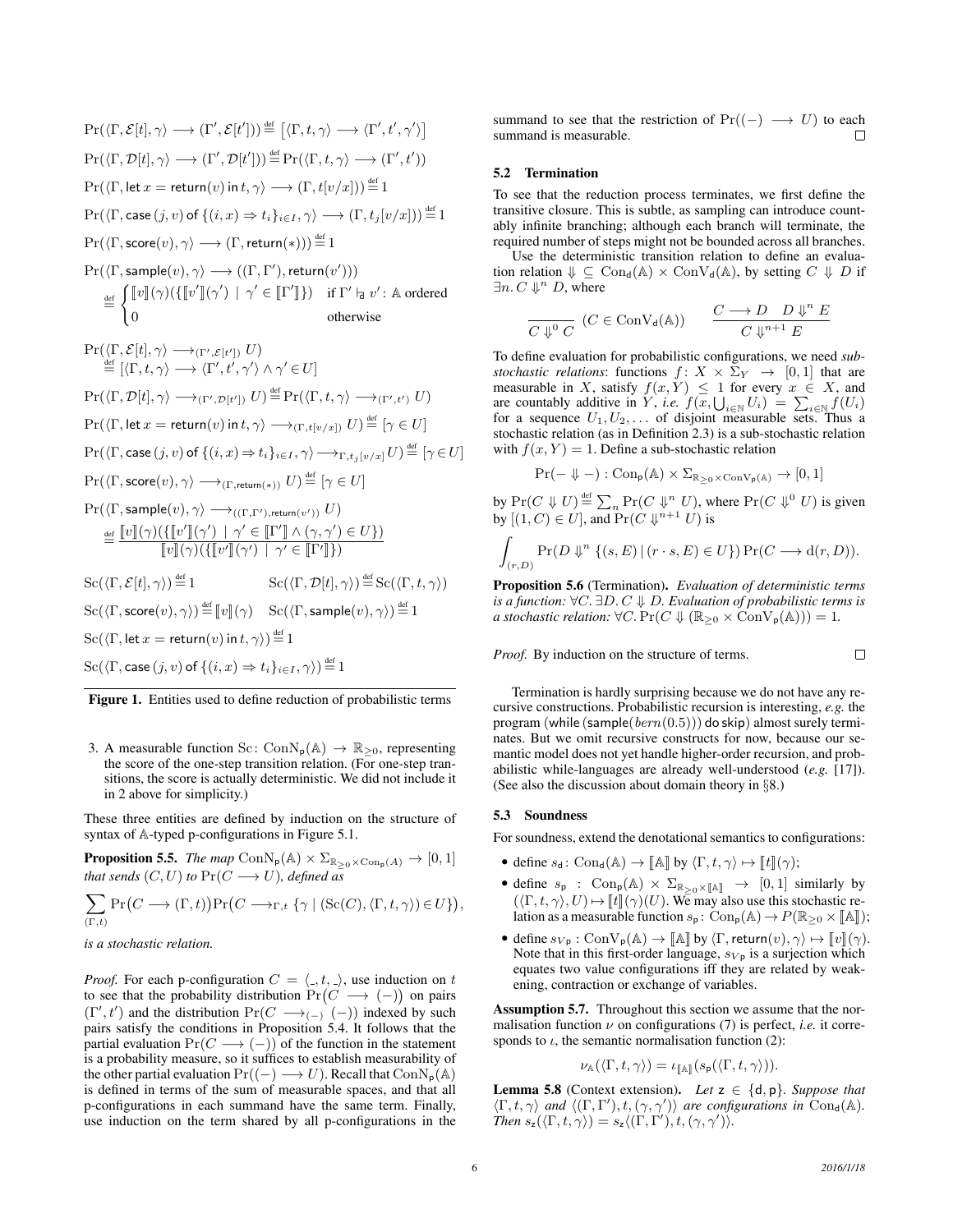Proposition 5.9 (Soundness). *The following diagrams commute in the category of measurable spaces and stochastic relations.*

$$
\begin{array}{ccc}\n\text{ConN}_d(\mathbb{A}) & \xrightarrow{s_d} & \text{ConN}_p(\mathbb{A}) \xrightarrow{\quad s_p} & \mathbb{R}_{\geq 0} \times [\![\mathbb{A}]\!] \\
\text{reduction}\n\downarrow & \xrightarrow{\quad s_d} [\![\mathbb{A}]\!] & \text{reduction}\n\downarrow & \uparrow \\
\text{Cond}(\mathbb{A}) & \xrightarrow{s_d} & \mathbb{R}_{\geq 0} \times \text{Con}_p(\mathbb{A}) \xrightarrow{\quad s_p} \mathbb{R}_{\geq 0} \times \mathbb{R}_{\geq 0} \times [\![\mathbb{A}]\!]\n\end{array}
$$

*Proof.* By induction on the structure of syntax. The inductive steps with evaluation contexts use the extension Lemma 5.8, which applies by the invariant Lemma 5.2.  $\Box$ 

*Adequacy* The denotational semantics is adequate, in the sense:

$$
[\![t]\!](*) = P(\mathbb{R}_{\geq 0} \times s_{V\mathfrak{p}}) \big( \Pr(\langle \emptyset, t, * \rangle \Downarrow (-)) \big) \quad \text{for all } \mathsf{h}_{\overline{\mathfrak{p}}} \ t \colon \mathbb{A}.
$$

That is, the denotation  $\llbracket t \rrbracket(*)$  is nothing but pushing forward the probability measure  $\Pr(\langle \emptyset, t, * \rangle \Downarrow (-))$  from the operational semantics along the function  $s_{V_p}$ . This adequacy condition holds because Proposition 5.9 ensures that

$$
\left(\sum_{k\leq n} \Pr(\langle \emptyset, t, \ast \rangle \Downarrow^k \{ (r, C) \mid (r, s_{Vp}(C)) \in U \} )\right) \leq [t] (\ast)(U)
$$

for all  $n$  and  $U$ , and Proposition 5.6 then guarantees that the lefthand side of this inequality converges to the right-hand side as  $n$ tends to infinity.

## 6. A higher-order language

This short section extends the first-order language with functions and thunks [18], allowing variables to stand for program fragments. In other words, 'programs are first-class citizens'.

*Types* Extend the grammar for types with two new constructors.

$$
\mathbb{A}, \mathbb{B} \ ::= \ \mathbb{R} \mid \mathsf{P}(\mathbb{A}) \mid 1 \mid \mathbb{A} \times \mathbb{B} \mid \sum_{i \in I} \mathbb{A}_i \mid \mathbb{A} \Rightarrow \mathbb{B} \mid \mathsf{T}(\mathbb{A})
$$

Informally,  $\mathbb{A} \Rightarrow \mathbb{B}$  contains deterministic functions, and  $\mathsf{T}(\mathbb{A})$ contains thunked (*i.e.* suspended) probabilistic programs, so that A ⇒ T(B) contains probabilistic functions. A type is *measurable* if it does not involve  $\Rightarrow$  or T, *i.e.* if it is in the grammar of Section 3.

*Terms* Extend the term language with the following rules. First, the usual abstraction and application of deterministic functions:

$$
\frac{\Gamma, x \colon \mathbb{A} \vdash_{\mathbf{d}} t \colon \mathbb{B}}{\Gamma \vdash_{\mathbf{d}} \lambda x \ldots \land x \Rightarrow \mathbb{B}}
$$
\n
$$
\frac{\Gamma \vdash_{\mathbf{d}} t \colon \mathbb{A} \Rightarrow \mathbb{B} \quad \Gamma \vdash_{\mathbf{d}} u \colon \mathbb{A}}{\Gamma \vdash_{\mathbf{d}} t \, u \colon \mathbb{B}}
$$

Second, we have syntax for thunking and forcing (*e.g.* [18, 22, 25]).

$$
\frac{\Gamma \vdash_{\mathsf{P}} t : \mathbb{A}}{\Gamma \vdash_{\mathsf{Q}} \text{thunk}(t) : \mathsf{T}(\mathbb{A})} \qquad \qquad \frac{\Gamma \vdash_{\mathsf{Q}} t : \mathsf{T}(\mathbb{A})}{\Gamma \vdash_{\mathsf{P}} \text{ force}(t) : \mathbb{A}}
$$

All the rules from Section 3 are also still in force, except that for rule (1) to still make sense, we restrict it to only include constant terms for measurable functions  $f: \llbracket \mathbb{A} \rrbracket \rightarrow \llbracket \mathbb{B} \rrbracket$  between measurable types A and B.

*Examples* One reason for higher types is to support code structuring. The separate function types and thunk types allow us to be flexible about calling conventions. For example, sampling can be reified as the ground term

$$
\vdash_{\mathsf{d}} \lambda x. \mathsf{thunk}(\mathsf{sample}(x)) \colon \mathsf{P}(\mathbb{A}) \Rightarrow \mathsf{T}(\mathbb{A}),
$$

which takes a probability measure and returns a suspended program that will sample from it. On the other hand, to reify the normalization construction, we use a different calling convention.

$$
\vdash_{\mathsf{d}} \lambda x.\ \mathsf{norm}(\mathsf{force}(x))\colon \mathsf{T}(\mathbb{A}) \Rightarrow \mathbb{R} \times \mathsf{P}(\mathbb{A}) + 1 + 1
$$

This function takes a suspended probabilistic program and returns the result of normalizing it.

*Example: higher-order expectation* Higher types also allow us to consider probability distributions over programs. For an example, consider this term.

$$
E_h \stackrel{\text{def}}{=} \lambda(d, f) \colon \mathsf{T}(\mathbb{A}) \times (\mathbb{A} \Rightarrow \mathbb{R}).
$$
  
\n
$$
\text{case } (\text{norm}(\text{let } a = \text{force}(d) \text{ in score}(f(a)))) \text{ of }
$$
  
\n
$$
(0, (e, y)) \Rightarrow e
$$
  
\n
$$
|(1, *) \Rightarrow 0.0 | (2, *) \Rightarrow 0.0
$$

It has type  $T(\mathbb{A}) \times (\mathbb{A} \Rightarrow \mathbb{R}) \Rightarrow \mathbb{R}$ . Intuitively, given a thunked probabilistic term t and a function f that is nonnegative,  $E_h$  treats  $t$  as a probability distribution on  $A$ , and computes the expectation of  $f$  on this distribution. Notice that  $A$  can be a higher type, so  $E<sub>h</sub>$  generalises the usual notion of expectation, which has not been defined for higher types because the category of measurable spaces is not Cartesian closed.

## 7. Higher-order operational semantics

This section considers operational semantics for the higher-order extension of the language. In an operational intuition, force $(t)$ forces a suspended computation  $t$  to run. For example,

$$
\vdash_{\exists}
$$
thunk(sample(*gauss*(0.0, 1.0))): T( $\mathbb{R}$ )

is a suspended computation that, when forced, will sample the normal distribution.

Assumption 7.1. From the operational perspective it is unclear how to deal with sampling from a distribution over functions. For this reason, in this section, we only allow the type  $P(A)$  when A is a measurable type. We still allow probabilistic terms to have higherorder types, and we still allow  $T(A)$  where A is higher-order.

#### 7.1 Reduction

We now extend the operational semantics from Section 5 with higher types. Values (4) are extended as follows.

$$
v ::= \ldots | \lambda x.t | \mathsf{thunk}(t)
$$

Evaluation contexts (6) are extended as follows.

$$
\mathcal{C}[-] ::= \ldots | \mathcal{C}[-]t | v\mathcal{C}[-] \qquad \mathcal{E}[-] ::= \ldots | \mathcal{D}[\text{force}[-]]
$$

There are two additional redexes:  $(\lambda x.t) v$  and force(thunk(t)). The deterministic transition relation is extended with this  $\beta$ -rule:

$$
\langle \Gamma, (\lambda x.t) v, \gamma \rangle \longrightarrow \langle \Gamma, t[v/x], \gamma \rangle.
$$

Extend the probabilistic transition relation with the following rules.

$$
\Pr(\langle \Gamma, \text{force}(\text{thunk}(t)), \gamma \rangle \longrightarrow (\Gamma, t)) = 1
$$
  
 
$$
\Pr(\langle \Gamma, \text{force}(\text{thunk}(t)), \gamma \rangle \longrightarrow_{(\Gamma, t)} U) = [\gamma \in U]
$$
  
 
$$
\operatorname{Sc}(\langle \Gamma, \text{force}(\text{thunk}(t)), \gamma \rangle) = 1
$$

#### 7.2 Termination

The evaluation relations for deterministic and probabilistic configurations of the higher-order language are defined as in Subsection 5.2. The resulting rewriting system still terminates, even though configurations may now include higher-order terms.

Proposition 7.2 (Termination). *Evaluation of deterministic terms is a function:* ∀C. ∃D. C ⇓ D*. Evaluation of probabilistic terms is a stochastic relation:* ∀*C*.  $Pr(C \Downarrow (\mathbb{R}_{\geq 0} \times \text{ConV}_{\mathsf{p}}(\mathbb{A}))) = 1$ .

*Proof.* We sketch an invariant of higher-order terms that implies the termination property, formulated as unary logical relations via sets

$$
R(\Gamma \models A) \subseteq \{t \mid \Gamma \models t : A\},
$$
  

$$
R_v(\Gamma \models A) \subseteq \{t \mid \Gamma \models t : A \land t \text{ a z-value}\},
$$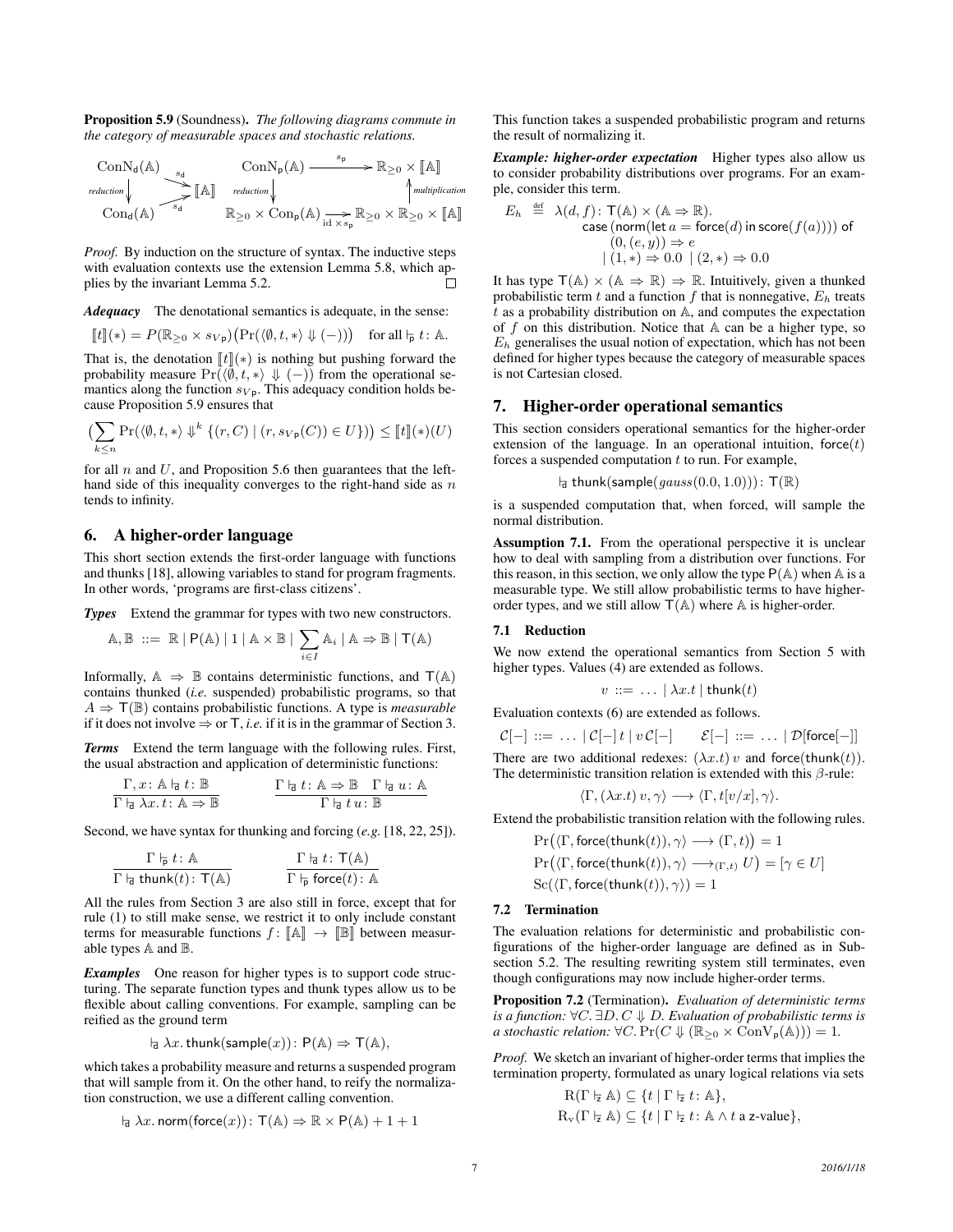for each canonical context  $\Gamma$ , type  $\mathbb{A}$ , and  $z \in \{d, p\}$ , defined by:  $R(\Gamma \nmid \mathbb{A}) = \{ t \mid \forall \gamma. \langle \Gamma, t, \gamma \rangle \Downarrow \langle \Gamma', t', \gamma' \rangle \land t' \in R_{\mathrm{v}}(\Gamma' \nmid \mathbb{A}) \}$  $R(\Gamma \models \mathbb{A}) = \{t \mid \forall \gamma. Pr(\langle \Gamma, t, \gamma \rangle \Downarrow$  $(\mathbb{R}_{\geq 0} \times \sum_{\Gamma'} R_{\nu}(\Gamma' \models_{\mathsf{p}} \mathbb{A}) \times [\![\Gamma']\!]) ) = 1 \}$  $R_v(\Gamma \vdash_{\mathsf{D}} \mathbb{A}) = \{ \mathsf{return}(v) \mid v \in R_v(\Gamma \vdash_{\mathsf{D}} \mathbb{A}) \}$  $R_v(\Gamma \nvert_{\mathcal{A}} \mathbb{A}) = \{x \mid (x : \mathbb{A}) \in \Gamma\}$  for A indecomposable  $R_v(\Gamma \mid_{\mathfrak{q}} 1) = \{ * \}$  $R_v(\Gamma \nvert_{\mathbf{d}} \mathbb{A}_1 \times \mathbb{A}_2) = \{(v_1, v_2) \mid \forall j, v_j \in R_v(\Gamma \nvert_{\mathbf{d}} \mathbb{A}_j)\}\$  $\mathrm{R}_{\mathrm{v}}(\Gamma \nmid_{\overline{\mathsf{d}}}\sum \mathbb{A}_i) = \{(i, v) \mid v \in \mathrm{R}_{\mathrm{v}}(\Gamma \nmid_{\overline{\mathsf{d}}} \mathbb{A}_i)\}$  $R_v(\Gamma \nmid T(\mathbb{A})) = \{ \text{thunk}(t) \mid t \in R(\Gamma \nmid \mathbb{A}) \}$  $R_v(\Gamma \nmid_{\mathsf{d}} \mathbb{A} \Rightarrow \mathbb{B}) = \{ \lambda x. t \mid \forall \Gamma' \supseteq \Gamma, u \in R_v(\Gamma' \nmid_{\mathsf{d}} \mathbb{A}).$  $t[u/x] \in R(\Gamma' \models \mathbb{B})\}$ 

Induction on the structure of a term  $\Gamma, x_1 : \mathbb{A}_1, \dots x_n : \mathbb{A}_n \models t : \mathbb{B}$ for  $z \in \{d, p\}$  now proves that  $v_i \in R_v(\Gamma \nvert_{\mathcal{A}} \mathbb{A}_i)$  for  $i = 1, ..., n$ <br>implies  $t_i | \vec{v}/\vec{v} | \in R(\Gamma \nvert_{\mathcal{A}} \mathbb{R})$ implies  $t[\vec{v}/\vec{x}] \in \overline{R(\Gamma \vdash z \mathbb{B})}$ .

#### 8. Higher-order denotational semantics

This section gives denotational semantics for the higher-order language, without using Assumption 7.1. We are to interpret the new constructs  $T(A)$ , thunk, and force. We will interpret probabilistic judgements as Kleisli morphisms  $\llbracket \Gamma \rrbracket \to T(\llbracket A \rrbracket)$  for a certain monad T, and set  $[T(A)] \stackrel{\text{def}}{=} T([A]),$  so thunk and force embody<br>the correspondence of maps  $[\Gamma] \rightarrow T([A])$  and  $[\Gamma] \rightarrow [\Gamma(A)]$ the correspondence of maps  $\llbracket \Gamma \rrbracket \to T(\llbracket A \rrbracket)$  and  $\llbracket \Gamma \rrbracket \to \llbracket \mathsf{T}(A) \rrbracket$ .

On which category can the monad T live? Interpreting  $\lambda$ abstraction and application needs a natural 'currying' bijection between morphisms  $\llbracket \Gamma \rrbracket \times \mathbb{R} \to \mathbb{R}$  and morphisms  $\llbracket \Gamma \rrbracket \to \llbracket \mathbb{R} \to \mathbb{R} \rrbracket$ . But measurable functions cannot do this: it is known that no measurable space  $\mathbb{R} \Rightarrow \mathbb{R}$  can support such a bijection [3].

We resolve the problem of function spaces by embedding the category of measurable spaces in a larger one, where currying is possible, and that still has the structure to interpret the first order language as before. As the larger category we will take a category of functors  $Meas^{\text{op}} \rightarrow \text{Set}$  from a category Meas of measurable spaces and measurable functions to the category Set of sets and functions. This idea arises from two traditions. First, we can think of a variable of type  $\mathbb R$  as a read-only memory cell, as in the operational semantics, and functor categories have long been used to model local memory (*e.g.* [23]). Second, the standard construction for building a Cartesian closed category out of a distributive one is based on functor categories (*e.g.* [28]).

*Other models of higher-order programs* Semantics of higherorder languages with *discrete* probability are understood well. For terminating programs, there are set-theoretic models based on a distributions monad, and for full recursion one can use probabilistic powerdomains [14] or coherence spaces [9]. It is also plausible one could model continuous distributions in domain theory, since it supports computable real analysis (*e.g.* [8]); this could be interesting because computability is subtle for probabilistic programming (*e.g.* [1]). Nonetheless, we contend it is often helpful to abstract away computability issues when studying probabilistic programming languages, to have access to standard theorems of probability theory to justify program transformations.

#### 8.1 Semantic model

Fix a category Meas of measurable spaces and measurable functions that is essentially small but large enough for the purposes of Section 4. For example, Meas could be the category of *standard Borel spaces* [4, 32]: one can show that  $\mathbb{A}$  is standard Borel by induction on A, and the class of all standard Borel spaces is countable up to measurable isomorphism.

In Section 4 we interpreted first-order types A as measurable spaces  $\llbracket A \rrbracket$ . We will interpret higher-order types  $A$  as functors  $(A)$ : Meas<sup>op</sup>  $\rightarrow$  Set. Informally, when A is a first-order type and  $\Gamma$  is a first-order context, we will have  $(\mathbb{A})(\llbracket \Gamma \rrbracket) \cong$  $\text{Meas}(\llbracket \Gamma \rrbracket, \llbracket \mathbb{A} \rrbracket) \approx \{ t \mid \Gamma \vdash a \ t : \mathbb{A} \}.$  For a second order type  $(A \Rightarrow B)$ , we will have

 $(\mathbb{A} \Rightarrow \mathbb{B})(\llbracket \Gamma \rrbracket) \cong \mathbf{Meas}(\llbracket \Gamma \rrbracket \times \llbracket \mathbb{A} \rrbracket, \llbracket \mathbb{B} \rrbracket) \approx \{t \mid \Gamma, x : \mathbb{A} \models t : \mathbb{B}\}$ 

so that  $\beta/\eta$  equality is built in. To put it another way,  $(\mathbb{A})(\mathbb{R}^n)$  models terms of type  $\mathbb{A}$  baying n read-only real-valued memory cells els terms of type A having n read-only real-valued memory cells.

Lemma 8.1. *For a small category* C *with countable sums, consider the category* C *of countable-product-preserving functors*  $C^{\rm op} \to \operatorname{Set}$ , and natural transformations between them.

- C *has all colimits;*
- C *is Cartesian closed if* C *has products that distribute over sums;*
- *There is a full and faithful embedding*  $y : C \rightarrow \overline{C}$ *, given by*  $\mathbf{y}(c) \stackrel{\textit{\tiny def}}{=} \mathbf{C}(-,c)$ , which preserves limits and countable sums.

*Proof.* See *e.g.* [28, §7], or [15, Theorems 5.56 and 6.25]. The embedding y is called the *Yoneda embedding*. П

For a simple example, consider the category CSet of countable sets and functions. It has countable sums and finite products, but is not Cartesian closed. Because every countable set is a countable sum of singletons, the category CSet is equivalent to Set.

Our semantics for the higher-order language will take place in the category  $\overline{\text{Meas}}$ . Note that products in  $\overline{\text{Meas}}$  are pointwise, *e.g.*  $(F \times G)(X) = F(X) \times G(X)$  for all  $F, G \in \overline{\text{Meas}}$  and all  $X \in \mathbf{Meas}$ , but sums are not pointwise, *e.g.*  $(1 + 1) \in \overline{\mathbf{Meas}}$ is the functor that assigns a measurable space  $\hat{X}$  to the set of its measurable subsets. This is essential for y to preserve sums.

*Distribution types* We have to interpret distribution types  $P(A)$ in our functor category  $\overline{\text{Meas}}$ . How can we interpret a probability distribution on the type  $\mathbb{R} \Rightarrow \mathbb{R}$ ? We can answer this pragmatically, without putting  $\sigma$ -algebra structure on the set of all functions. If  $\mathbb{R} \Rightarrow \mathbb{R}$  were a measurable space, a random variable valued in  $\mathbb{R} \Rightarrow \mathbb{R}$  would be given by a measurable space  $(X, \Sigma_X)$ , a probability distribution on it, and a measurable function  $X \rightarrow$  $\mathbb{IR} \Rightarrow \mathbb{R}$ . Despite there being no such measurable space  $\mathbb{IR} \Rightarrow \mathbb{R}$ , we can speak of uncurried measurable functions  $X \times \mathbb{R} \to \mathbb{R}$ . Thus we might define a probability distribution on  $[\mathbb{R} \Rightarrow \mathbb{R}]$  to be a triple

$$
((X,\Sigma_X), p \colon \Sigma_X \to [0,1], f \colon X \times \mathbb{R} \to \mathbb{R})
$$

of a measurable space  $(X, \Sigma_X)$  of 'codes' with a probability distribution p, and a measurable function f where we think of  $f(x, r)$ as 'the function coded  $x$  evaluated at  $r$ '. These triples should be considered modulo renaming the codes. This is exactly the notion of probability distribution that arises in our functor category.

Lemma 8.2. *For a small category* C *with countable sums:*

• any functor  $F: \mathbf{C} \to \mathbf{C}$  extends to a functor  $\overline{F}: \overline{\mathbf{C}} \to \overline{\mathbf{C}}$ *satisfying*  $\overline{F} \circ y \cong y \circ F$ *, given by* 

$$
\overline{F}(G)(b) = \left(\sum\nolimits_a G(a) \times \mathbf{C}\big(b, F(a)\big)\right) / \sim
$$

*where the equivalence relation* ∼ *is the least one satisfying*  $(a', x, Fg \circ f) \sim (a, Gg(x), f);$ 

• *similarly, any functor*  $F: \mathbf{C} \times \mathbf{C} \rightarrow \mathbf{C}$  *in two arguments extends to a functor*  $\overline{F}$  :  $\overline{\bf C}\times\overline{\bf C}\to\overline{\bf C}$ *, with*  $\overline{F}\circ({\bf y}\times{\bf y})\cong {\bf y}\circ F$ *:* 

$$
\overline{F}(G,H)(c) = \left(\sum\nolimits_{a,b} G(a) \times H(b) \times \mathbf{C}(c, F(a,b))\right) / \sim
$$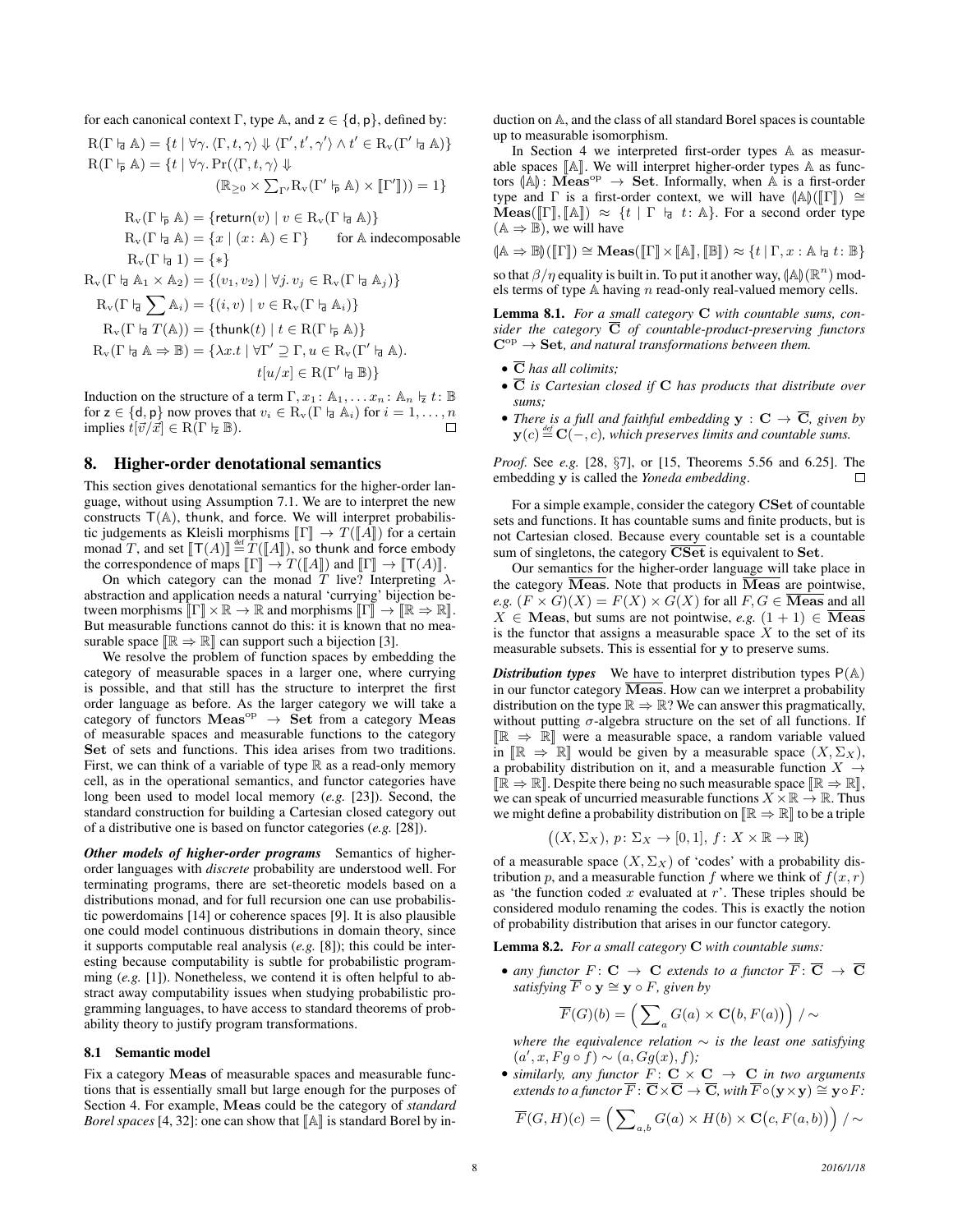- *any natural transformation* α: F → G *between functors*  $F, G: \mathbf{C} \to \mathbf{C}$  *lifts to a natural transformation*  $\overline{\alpha}: \overline{F} \to \overline{G}$ *, and similarly for functors*  $C \times C \rightarrow C$ *;*
- *and this is functorial, i.e.*  $\overline{G \circ F} \cong \overline{G} \circ \overline{F}$  *and*  $\overline{\beta \circ \alpha} = \overline{\beta} \circ \overline{\alpha}$ *.*

*Proof.*  $\overline{F}(G)$  is the left *Kan extension* of G along F, see e.g. [15]. Direct calculation shows  $\overline{F}(G)$  preserves products if G does.  $\Box$ 

Thus the commutative monads P and  $T = P(\mathbb{R}_{\geq 0} \times (-))$  on Meas lift to commutative monads  $\overline{P}$  and  $\overline{T} \cong \overline{P}(\overline{\mathbf{y}}\mathbb{R}_{\geq 0} \times (-))$ on Meas. The latter monad captures the informal importancesampling semantics advocated by the designers of Anglican [34].

#### 8.2 Conservativity

We interpret the types of the higher order language as objects in Meas using its categorical structure.

$$
\begin{array}{ll}\n\left(\sum_{i\in I} A_i\right) \stackrel{\text{def}}{=} \sum_{i\in I} (\mathbb{A}_i) & \left(\mathbb{R}\right) \stackrel{\text{def}}{=} \mathbb{y} \mathbb{R} & \left(\mathsf{P}(\mathbb{A})\right) \stackrel{\text{def}}{=} \overline{P}((\mathbb{A})) \\
\left(\mathbb{A} \times \mathbb{B}\right) \stackrel{\text{def}}{=} (\mathbb{A}) \times (\mathbb{B}) & \left(1\right) \stackrel{\text{def}}{=} 1 & \left(\mathsf{T}(\mathbb{A})\right) \stackrel{\text{def}}{=} \overline{T}((\mathbb{A})) \\
\left(\mathbb{A} \Rightarrow \mathbb{B}\right) \stackrel{\text{def}}{=} (\mathbb{A}) \Rightarrow (\mathbb{B})\n\end{array}
$$

All first-order types A have a natural isomorphism  $\llbracket A \rrbracket \cong y \llbracket A \rrbracket$ . We extend this interpretation to contexts.

$$
(\![x_1\!:\mathbb{A}_1,\ldots,x_n\!:\mathbb{A}_n]\!)\stackrel{\text{def}}{=}\prod_{i=1}^n(\![\mathbb{A}_i]\!)
$$

Deterministic terms  $\Gamma \nightharpoonup t$ : A are interpreted as natural transformations  $(\Gamma) \to (\mathbb{A})$  in  $\overline{\text{Meas}}$ , and probabilistic terms  $\Gamma \vdash_{\overline{p}} t: \mathbb{A}$  as natural transformations  $\Vert \Gamma \Vert \to \overline{T} \Vert A \Vert$ , by induction on the structure of terms as in Section 4. Application and λ-abstraction are interpreted as usual in Cartesian closed categories [27]. Thunk and force are trivial from the perspective of the denotational semantics, because  $(TA) = T(A)$ . To interpret norm(*t*), use Lemma 8.2 to extend the normalisation functions  $T(X) \to \mathbb{R}_{\geq 0} \times P(X) + 1 + 1$ between measurable spaces (2) to natural transformations  $\overline{T}(F) \rightarrow$  $y(\mathbb{R}_{\geq 0}) \times \overline{P}(F) + 1 + 1$ . This interpretation conserves the firstorder semantics of Section 4.

**Proposition 8.3.** *For*  $z \in \{d, p\}$ *, and first-order*  $\Gamma$  *and*  $\mathbb{A}$ *:* 

• 
$$
\llbracket t \rrbracket = \llbracket u \rrbracket
$$
 if and only if  $\langle t \rbracket = \langle u \rbracket$  for first-order  $\Gamma \models t, u: \mathbb{A}$ ;

• *every term*  $\Gamma \models t: \mathbb{A}$  *has*  $(t) = (u)$  *for a first-order*  $\Gamma \models u: \mathbb{A}$ *.* 

*Proof.* We treat  $z = d$ ; the other case is similar. By induction on the structure of terms,  $\lbrack t \rbrack = \mathbf{y} \lbrack\lbrack t \rbrack \rbrack$ :  $\lbrack \Gamma \rbrack \rightarrow \lbrack \mathbb{A} \rbrack$ . The first point follows from faithfulness of **v**: the second from fullness and (1). from faithfulness of y; the second from fullness and (1).

One interesting corollary is that the interpretation of a term of first-order type is always a measurable function, even if the term involves thunking,  $\lambda$ -abstraction and application. This corollary gives a partial answer to a question by Park *et. al.* on the measurability of all  $\lambda$ -definable ground-type terms in probabilistic programs [25] (partial because our language does not include recursion).

#### 8.3 Soundness

The same recipe as in Section 5.3 will show that the higher-order denotational semantics is sound and adequate with respect to the higher-order operational semantics. This needs Assumption 7.1.

A subtle point is that configuration spaces (5) involve uncountable sums: the set of terms of a given type is uncountable, but y only preserves countable sums. This is not really a problem because only countably many terms are reachable from a given program.

**Definition 8.4.** For a type  $\mathbb{A}$ , the binary *reachability* relation  $\rightsquigarrow_d^*$ on  $\{(\Gamma, t) \mid \Gamma \vdash d t: \mathbb{A} \wedge \Gamma \text{ canonical}\}\$ is the least reflexive and transitive relation with  $(\Gamma, t) \leadsto_d^* (\Gamma', u)$  if  $\langle \Gamma, t, \gamma \rangle \longrightarrow \langle \Gamma', u, \gamma' \rangle$  for  $\gamma \in [\![\Gamma]\!]$ ,  $\gamma' \in [\![\Gamma']\!]$ . Similarly,  $\leadsto_p^*$  is the least reflexive and transitive relation on  $\{(\Gamma, t) \mid \Gamma \models t : \mathbb{A} \land \Gamma \text{ canonical}\}$  with  $(\Gamma, t) \rightsquigarrow^*_{\mathsf{p}} (\Gamma', u) \text{ if } \Pr((\Gamma, t, \gamma) \longrightarrow (\Gamma', u)) \neq 0 \text{ for } \gamma \in [\![\Gamma]\!]$ .

**Proposition 8.5.** *Let*  $z \in \{d, p\}$ *. For any closed term*  $\frac{1}{z}t$ *: A, the set of reachable terms*  $\{(\Gamma, u) \mid (\emptyset, t) \leadsto_{\mathsf{z}}^* (\Gamma, u)\}$  *is countable.* 

*Proof.* One-step reachability is countable by induction on terms. Since all programs terminate by Proposition 7.2, the reachable terms form a countably branching well-founded tree. П

We may thus restrict to the configurations built from a countable set  $U$  of terms that is closed under subterms and reachability. Extend the denotational semantics in  $\overline{\text{Meas}}$  to configurations by defining  $s_d$ :  $\mathbf{y}(\text{Con}_d(\mathbb{A})) \to (\mathbb{A}), s_p$ :  $\mathbf{y}(\text{Con}_p(\mathbb{A})) \to \overline{T}(\mathbb{A}),$  and  $s_{Vp}$ :  $\mathbf{y}(\text{ConV}_{p}(\mathbb{A})) \to \overline{T}(\mathbb{A})$ ; use the isomorphisms

$$
\mathbf{y}(\mathrm{Con}_{\mathsf{z}}(\mathbb{A}))\cong\sum_{(\Gamma\vdash_{\mathsf{z}}t:\mathbb{A})\in\mathcal{U}}\langle\!\!\langle \Gamma\rangle\!\!\rangle
$$

to define  $s_d$ ,  $s_p$ ,  $s_{V_p}$  by copairing the interpretation morphisms  $(\Gamma \vdash_{\overline{d}} t : \mathbb{A}) : (\Gamma) \to (\mathbb{A})$  and  $(\Gamma \vdash_{\overline{p}} u: \mathbb{A}) : (\Gamma) \to \overline{T}((\mathbb{A}))$ .

Proposition 8.6 (Soundness). *The following diagrams commute.*

$$
\mathbf{y}(\operatorname{ConN}_{d}(\mathbb{A})) \longrightarrow \mathbf{y}(\operatorname{ConN}_{p}(\mathbb{A})) \longrightarrow \mathbf{y}(\operatorname{ConN}_{p}(\mathbb{A})) \longrightarrow \mathbf{y}(\operatorname{ConN}_{p}(\mathbb{A})) \longrightarrow \mathbf{y}(\operatorname{ConN}_{d}(\mathbb{A})) \longrightarrow \mathbf{y}(\operatorname{ConN}_{d}(\mathbb{A})) \longrightarrow \mathbf{y}(\operatorname{ConN}_{d}(\mathbb{A})) \longrightarrow \mathbf{y}(\operatorname{ConN}_{d}(\mathbb{A})) \longrightarrow \mathbf{y}(\operatorname{ConN}_{d}(\mathbb{A})) \longrightarrow \mathbf{y}(\operatorname{ConN}_{d}(\mathbb{A})) \longrightarrow \mathbf{y}(\operatorname{ConN}_{d}(\mathbb{A})) \longrightarrow \mathbf{y}(\operatorname{ConN}_{d}(\mathbb{A})) \longrightarrow \mathbf{y}(\operatorname{ConN}_{d}(\mathbb{A})) \longrightarrow \mathbf{y}(\operatorname{ConN}_{d}(\mathbb{A})) \longrightarrow \mathbf{y}(\operatorname{ConN}_{d}(\mathbb{A})) \longrightarrow \mathbf{y}(\operatorname{ConN}_{d}(\mathbb{A})) \longrightarrow \mathbf{y}(\operatorname{ConN}_{d}(\mathbb{A})) \longrightarrow \mathbf{y}(\operatorname{ConN}_{d}(\mathbb{A})) \longrightarrow \mathbf{y}(\operatorname{ConN}_{d}(\mathbb{A})) \longrightarrow \mathbf{y}(\operatorname{ConN}_{d}(\mathbb{A})) \longrightarrow \mathbf{y}(\operatorname{ConN}_{d}(\mathbb{A})) \longrightarrow \mathbf{y}(\operatorname{ConN}_{d}(\mathbb{A})) \longrightarrow \mathbf{y}(\operatorname{ConN}_{d}(\mathbb{A})) \longrightarrow \mathbf{y}(\operatorname{ConN}_{d}(\mathbb{A})) \longrightarrow \mathbf{y}(\operatorname{ConN}_{d}(\mathbb{A})) \longrightarrow \mathbf{y}(\operatorname{ConN}_{d}(\mathbb{A})) \longrightarrow \mathbf{y}(\operatorname{ConN}_{d}(\mathbb{A})) \longrightarrow \mathbf{y}(\operatorname{ConN}_{d}(\mathbb{A})) \longrightarrow \mathbf{y}(\operatorname{ConN}_{d}(\mathbb{A})) \longrightarrow \mathbf{y}(\operatorname{ConN}_{d}(\mathbb{A})) \longrightarrow \mathbf{y}(\operatorname{ConN}_{d}(\mathbb{A})) \longrightarrow \mathbf{y}(\operatorname{ConN}_{d}(\mathbb{A})) \longrightarrow \mathbf{y}(\operatorname{ConN}_{d}(\mathbb{A})) \longrightarrow \
$$

*Adequacy* It follows that the higher denotational semantics remains adequate, in the sense that for all probabilistic terms  $\nvdash p t: A$ ,

$$
(\mathbf{t}\mathbf{t})_1(*)=(\overline{T}(s_{V\mathbf{p}}))_1(\Pr(\langle\emptyset,t,*\rangle\Downarrow(-))).
$$

Adequacy is usually only stated for first-order types. At first-order types A the function  $s_{V_p}$  does very little, since global elements of  $(A)$  correspond bijectively with value configurations modulo weakening, contraction and exchange in the context. At higher types, the corollary still holds, but  $s_{V_p}$  is not so trivial because we do not reduce under thunk or  $\lambda$ .

#### 9. Continuous densities

Several higher-order probabilistic programming languages (such as Anglican) provide constructs to build probability distributions with *continuous densities*. The probability densities are given with respect to well-understood base measures, such as Lebesgue measure for  $\mathbb R$  and counting measures on countable sets.<sup>2</sup> Our language easily extends to accommodate such distributions. Just add a collection *density types* to the syntax.

$$
\mathbb{D} ::= \mathbb{R} | \text{bool} | \mathbb{N} | 1 | \mathbb{D} \times \mathbb{D} \qquad \mathbb{A} ::= \cdots | \mathbb{D}(\mathbb{D})
$$

The  $D$  in this grammar denotes a measurable space that: (i) carries a separable metrisable topology that generates the  $\sigma$ -algebra; and that (ii) comes with a chosen  $\sigma$ -finite measure  $\mu$ . An example is  $\mathbb R$ with its usual Euclidean topology and the Lebesgue measure.

The type  $D(\mathbb{D})$  denotes a measurable space  $[D(\mathbb{D})]$  of continuous functions  $\hat{f}$ :  $[\mathbb{D}] \to \mathbb{R}_{\geq 0}$  with  $\int_X f d\mu = 1$ , where continuity and integration are taken with respect to the topology and the base

<sup>&</sup>lt;sup>2</sup> A *measure* on a measurable space  $(X, \Sigma)$  is a function  $\mu \colon \Sigma \to \mathbb{R}_{\geq 0}$   $\cup$  $\{\infty\}$  such that  $\mu(\bigcup_{i\in\mathbb{N}} U_i) = \sum_{i\in\mathbb{N}} \mu(U_i)$  for a disjoint sequence  $U_1, U_2, \ldots$  of measurable sets. It is  $\sigma$ -finite when  $X = \bigcup_{i \in \mathbb{N}} U_i$  with  $U_i \in \Sigma$  and  $\mu(U_i) < \infty$ . The *Lebesgue measure*  $\mu_L$  maps an interval to its size. The *counting measure*  $\mu_C$  maps finite measurable sets to their cardinality, and infinite sets to  $\infty$ . A *density* for  $\mu$  is a measurable function  $f \colon X \to \mathbb{R}$  satisfying  $\mu(U) = \int_U f d\mu$ .